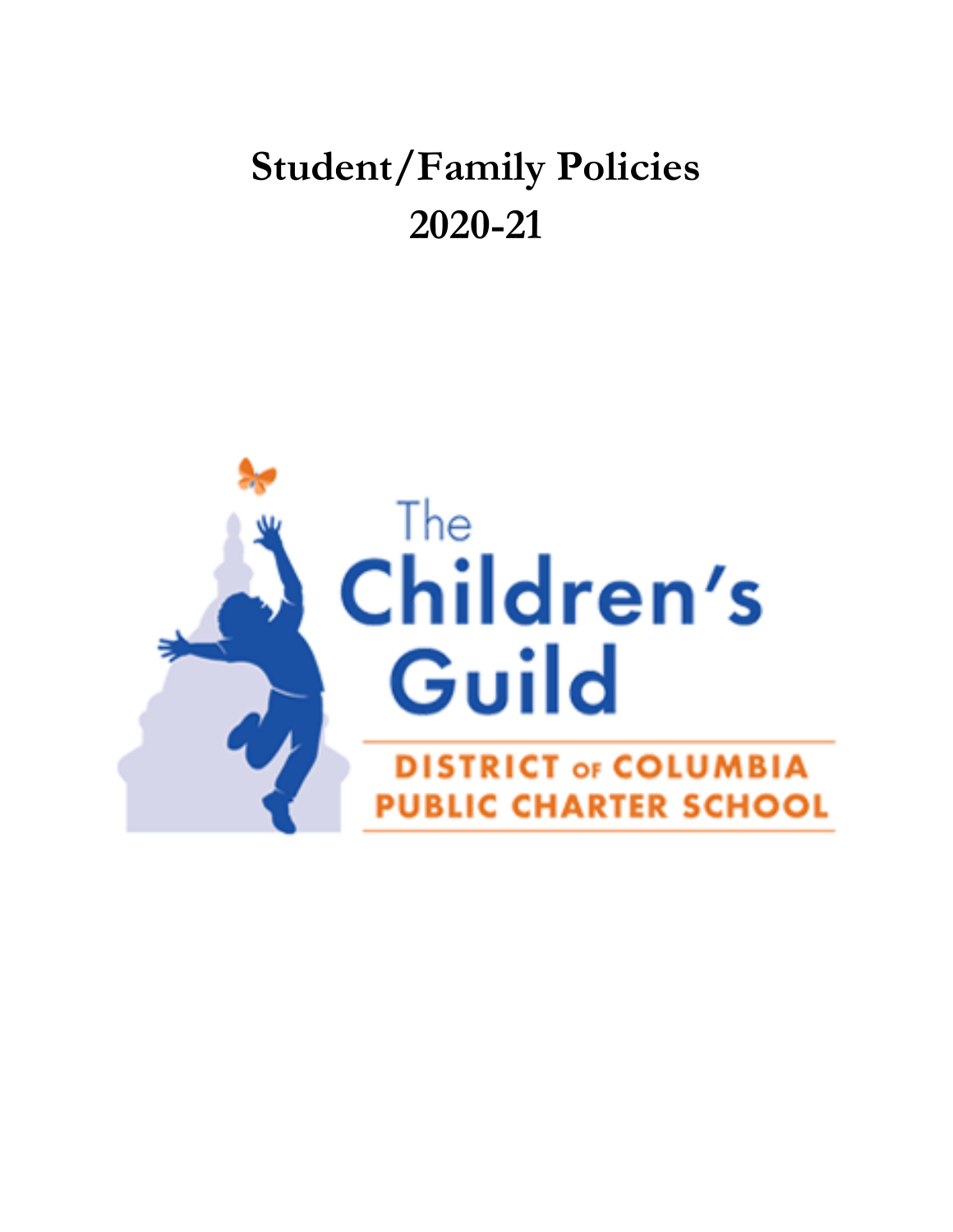# **ATTENDANCE**

We have a lot to offer our students at TCGDC, and want every child to benefit from continuous, prompt attendance at school.

New for the 20-21 School Year: In times of distance learning, where student presence in the building is limited by local or federal guidance, student engagement with technology platforms – brightspace – and virtual class sessions for learning will be used fulfill attendance requirements. In the same way that in-person attendance allowed for absences – excused and unexcused – distance learning attendance will also be taken to include these events.

Excused and Unexcused Absences: TCGDC's distinguishes between excused and unexcused absences. The number of absences and incidents of tardiness will be noted on progress reports. Please call the school each day that a child will be absent, tardy, or picked up early. Please note that in order to record absences as "excused," we must also receive a written note upon the child's return to school. Absences may be deemed "excused" only if the reason falls into the category of excused absences listed below. Excused

- Death in the immediate family
- Personal Illness<sup>\*</sup>
- Court Summons
- Observance of a Religious Holiday
- State Emergency
- Hazardous Weather Conditions
- Approved Work or other activity sponsored by the school
- Other emergency or set of circumstances as designated by the Chief Executive Officer

*\* Note: The principal or school office will request a physician's certificate from the parent or guardian of a student reported continuously absent for illness. Any excused absence notes can be submitted by e-mail to gilesm@childrensguild.org.*

Reasons for absence not denoted under lawful absence including but not limited to oversleeping, vacation, babysitting, or missed bus are not considered excused absences.

**To excuse an absence: If your child has missed school due to illness or other circumstances, please send in a written note or a physician's note that explains the nature of the illness or absence and the days he or she missed school.** 

**Tardiness: Students who arrive later than 8:30 a.m. are designated tardy in our attendance recording system. Please escort tardy students to the office and sign them in.** 

## **PLEASE NOTE: Absence, tardiness, and early departure is recorded as "excused" only if the parent submits a written excuse outlining the specific reason for the student's absence, and if the reason falls into the category of excused absences listed above.**

Specific Procedures

- After three unexplained absences within any period of five consecutive school days, the school will communicate with the student's home to determine the reason for absence and whether additional assistance is needed.
- After five unexcused absences in a month, the school will request a meeting with the parent in an attempt to address the problem.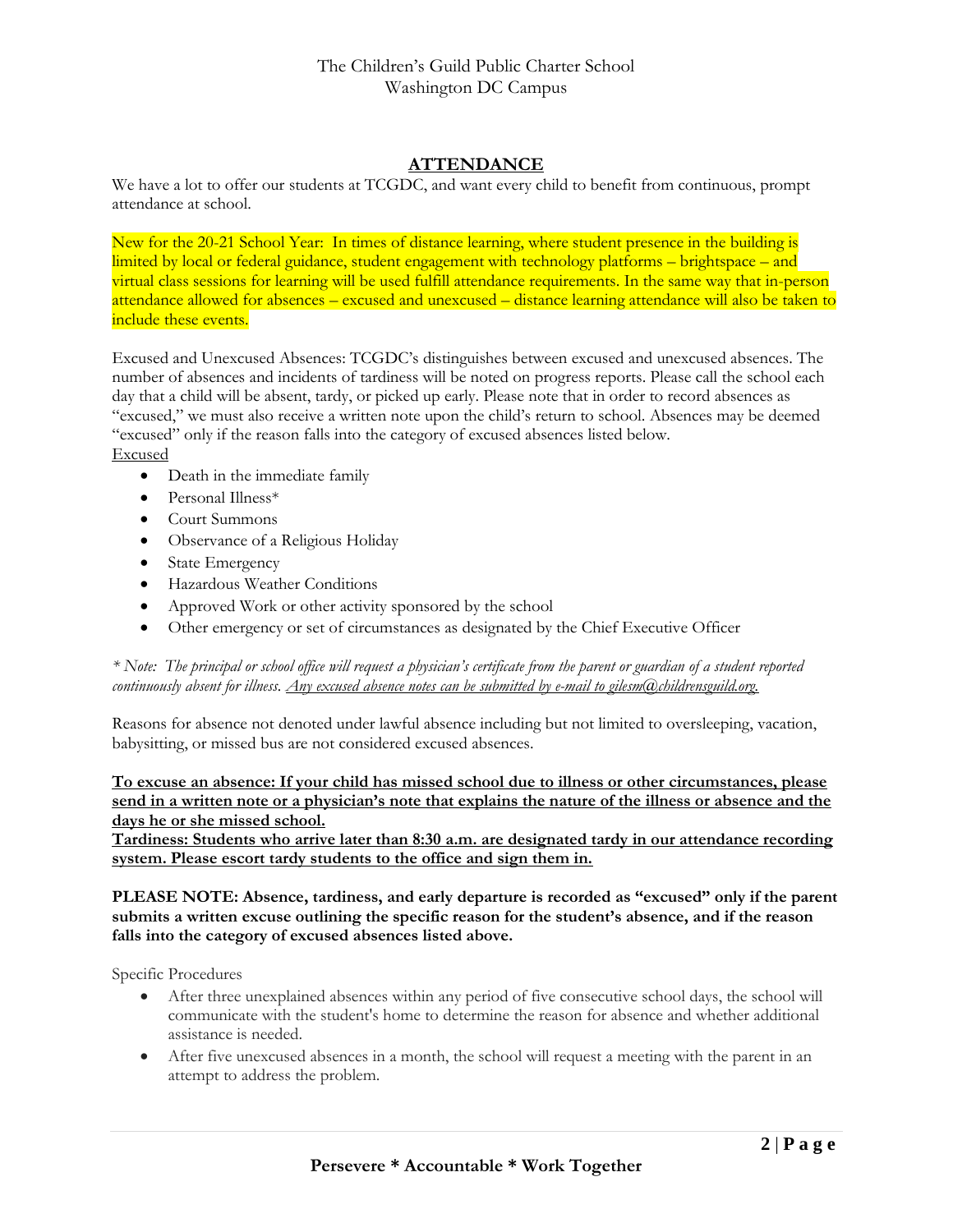Procedures also include provisions for assisting students and/or parents with services or programs that support regular attendance.

## **If your child received a seat through the out-of-boundary lottery and has 10 unexcused absences or 20 unexcused tardies, they may be asked to return to their neighborhood school at the end of the school year.**

**Children Ages 5-13**: Within two school days of your child's 10th full day unexcused absence the school must submit a referral to the DC Child and Family Services Agency (CFSA) for suspected educational neglect. What happens next? CFSA receives and investigates reports of abuse and neglect of DC young people age 18 and younger, including reports of educational neglect. They will assign a social worker from CFSA Child Protective Services (CPS) to investigate, usually within 24 hours of getting the report. The social worker's job is to find out whether the report of abuse or neglect is true or false. The social worker also decides whether CFSA or a community organization should continue helping your family.

**Children Ages 14-17**: Within two school days of your child's 15th full day unexcused absence the school must submit a referral to the Court Social Services Division (CSSD) of the Superior Court of the District of Columbia and the Juvenile Division of the Office of the Attorney General (OAG).

## What happens next?

 Students may be referred to the director of court social services for prosecution, diversion and community based interventions.

Parents and students may be assigned community service and placed under court supervision/probation.

 Truancy charges may be filed against the student alleging that the student is a "Person in Need of Supervision."

 Parents may be convicted of violating the compulsory school attendance law and face fines and incarceration.

# **NON-DISCRIMINATION POLICY**

In accordance with Title VI of the Civil Rights Act of 1964, Title IX of the Education Amendments of 1972, Section 504 of the Rehabilitation Act of 1973, the Age Discrimination Act of 1975, Title II of the Americans with Disabilities Act of 1990 and the D.C. Human Rights Act of 1977, as amended, District of Columbia Official Code Section 2-1401.01 et seq. (Act), the Children's Guild DC Public Charter does not discriminate (including employment therein and admission thereto) on the basis of actual or perceived race, color, religion, national origin, sex, age, marital status, personal appearance, sexual orientation, gender identity or expression, family status, family responsibilities, matriculation, political affiliation, genetic information, disability, source of income, status as a victim of an interfamily offense, or place of residence or business. Sexual harassment is a form of sex discrimination, which is prohibited by the Act. In addition, harassment based on any of the above-protected categories is prohibited. Discrimination in violation of the aforementioned laws will not be tolerated. Violators will be subject to disciplinary action. Inquiries regarding the non-discrimination policies of TCGDC will be handled as follows:

• Employees with inquiries regarding non-discrimination policies related to employment and employees should contact: Equal Employment Opportunity Specialist Office of Labor Management & Employee Relations District of Columbia Public Schools 1200 First St, NE, 10th Floor Washington, DC 20002 (202) 442-5424 Section 504 regulation forbids excluding or denying individuals with disabilities an equal opportunity to receive program benefits and services.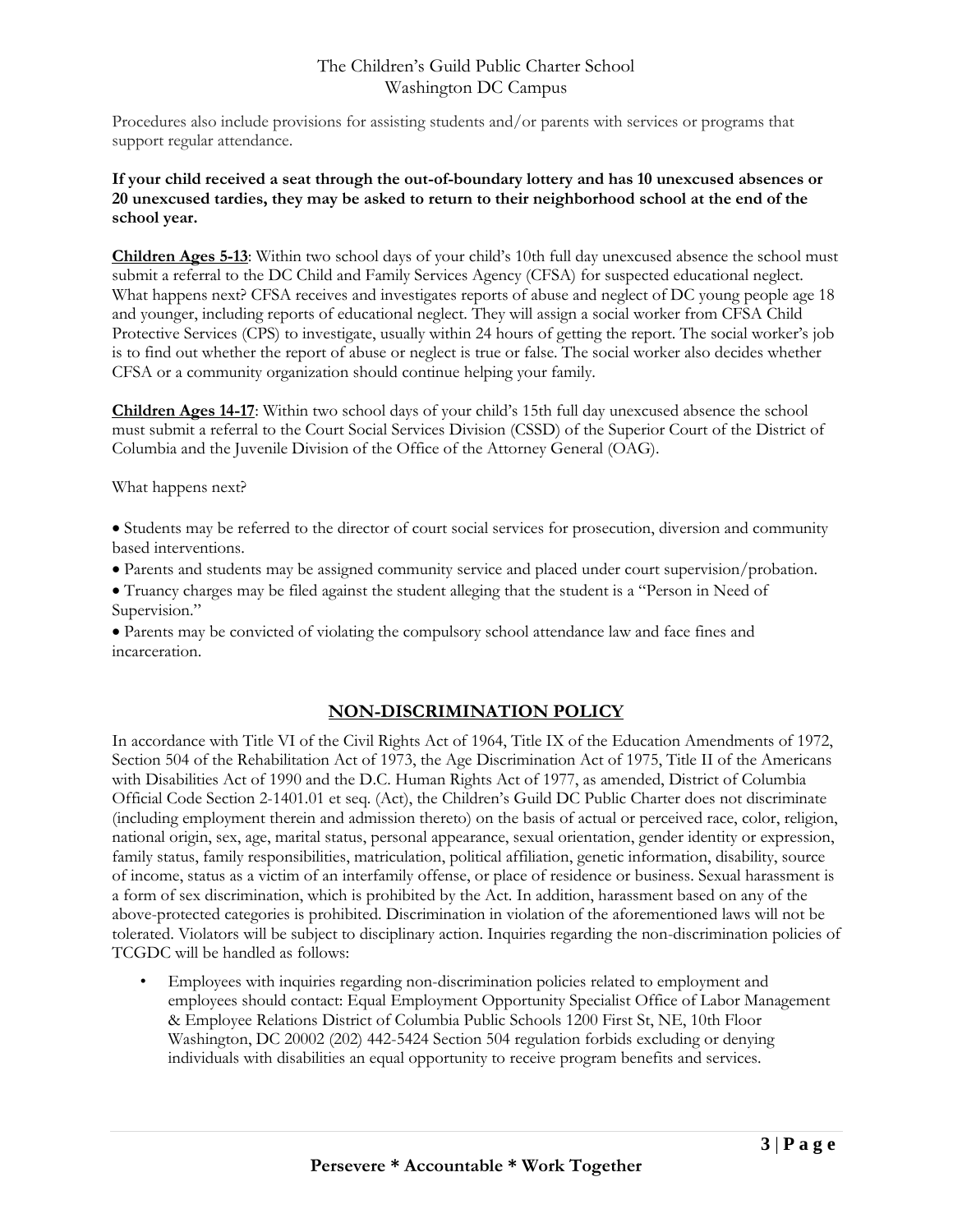• Students, parents and/or guardians with inquiries regarding nondiscrimination policies related to students and student activities, including Section 504, should contact: Vice President of Human Resources, The Children's Guild, 6802 McClean Blvd. Baltimore, MD 21234. 410-444-3800.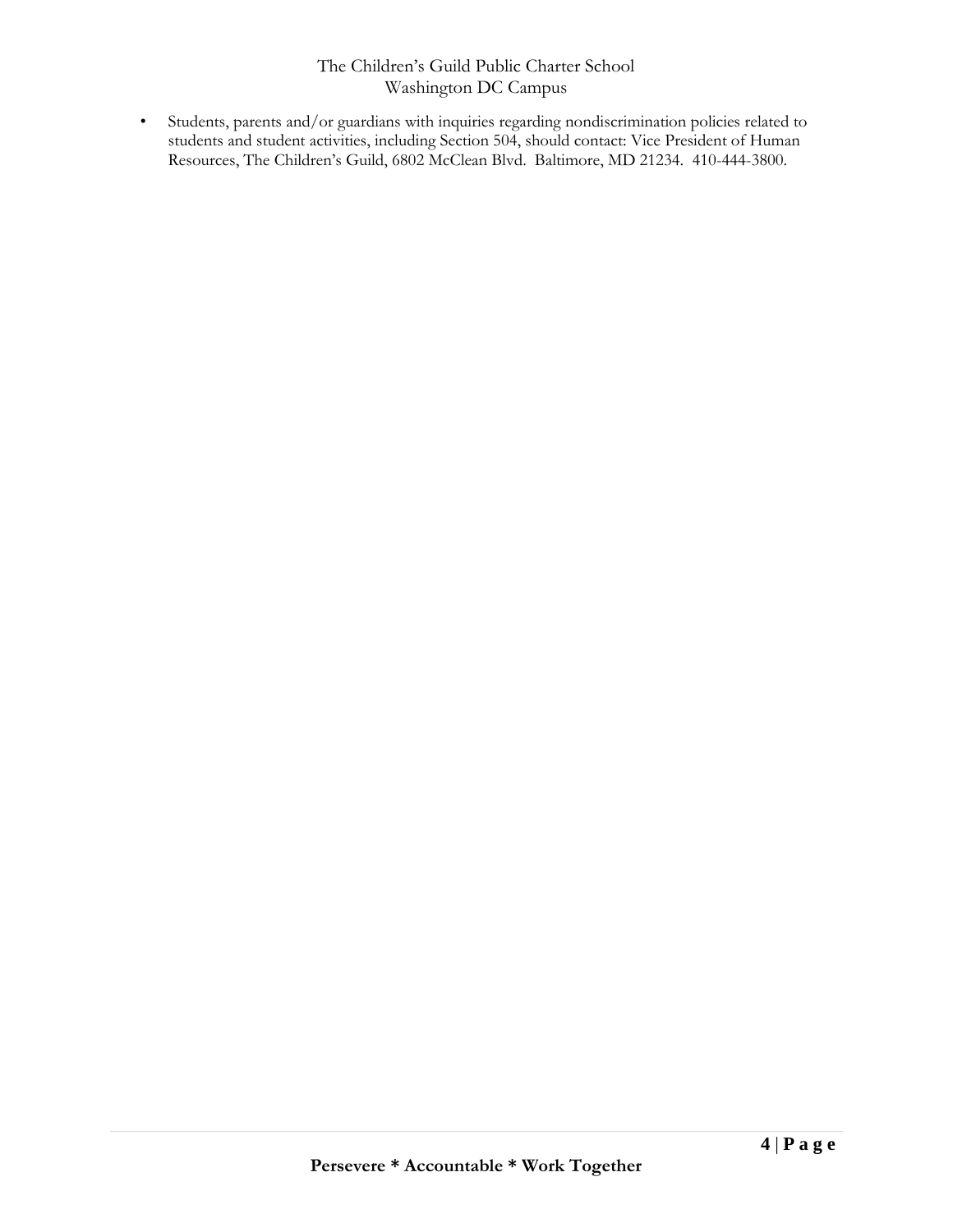# **GRIEVANCE POLICY**

#### **Policy:**

All Children's Guild program participants and/or their parents/guardians have the right personally, or in combination with other persons, to present grievances and to recommend changes to policies and services without fear of reprisal, restraint, interference, coercion, or discrimination from The Children's Guild.

Program participants and/or their parents/guardians residing in the District of Columbia also have the right to present a grievance to the Office of the State Superintendent of Education (OSSE)

#### **Rationale:**

Every student/client, parent and/or guardian has the right to receive a formal and unbiased hearing at which his or her complaints can be addressed.

A program (charter school, special education school, group home, foster care, or outpatient mental health) shall provide every parent, and student when applicable, with complete and up to date information about its program, including at minimum its academic policies, IEP process, policies on behavior management, student rights and privileges and the process for a parent to make a complaint about the services or treatment a student is receiving at the school or program.

## **Procedures:**

#### **Filing a Grievance with the Children's Guild**

1. The student/client, parent and/or guardian, personally or in concert with others, or through a proponent of his or her choosing, may present grievances to the appropriate Program Manager. Program managers include the following:

Charter Schools, Special Education and Non-public Schools: Principal Group home, foster care, or outpatient mental health: Program Managers.

- 2. A written complaint shall be submitted to the appropriate Assistant/Associate Principal/Program Manager.
- 3. The Assistant/Associate Principal/Program Managers shall maintain a permanent record of all submitted complaints. These records shall be kept confidential and stored separate from the student/client records.
- 4. The written grievance shall be handled in the following manner:
	- a) The Assistant/Associate Principal/Program Manager will schedule a grievance conference with the program participant and relevant staff within three (3) working days after receipt the grievance.
	- b) The Assistant/Associate Principal/Program Manager will discuss his/her response verbally with the complainant and provide the program participant with a written response within three (3) working days after this conference.
	- c) The Assistant/Associate Principal/Program Manager will submit the grievance and the response to the Principal within three (3) working days after the conference.
	- d) If the program participant is dissatisfied with the decision made by the Assistant/Associate Principal/Program Manager, the program participant will be advised that (s)he has the right to have the decision reviewed by the Principal.
	- e) If necessary, the Principal will review the decision and shall respond, in writing, to the program participants' grievance within three (3) working days after the review.
- 5. If the Principal decides in favor of the program participant's grievance, prompt steps will be taken to rectify the situation, as it may be appropriate
- 6. If the Principal decides against the program participant's grievance, the complainant shall be notified within three (3) business days. The program participant has the option to present the grievance to the Executive Management Team for consideration.
- 7. If the program participant is dissatisfied with the decision of the Executive Management Team, the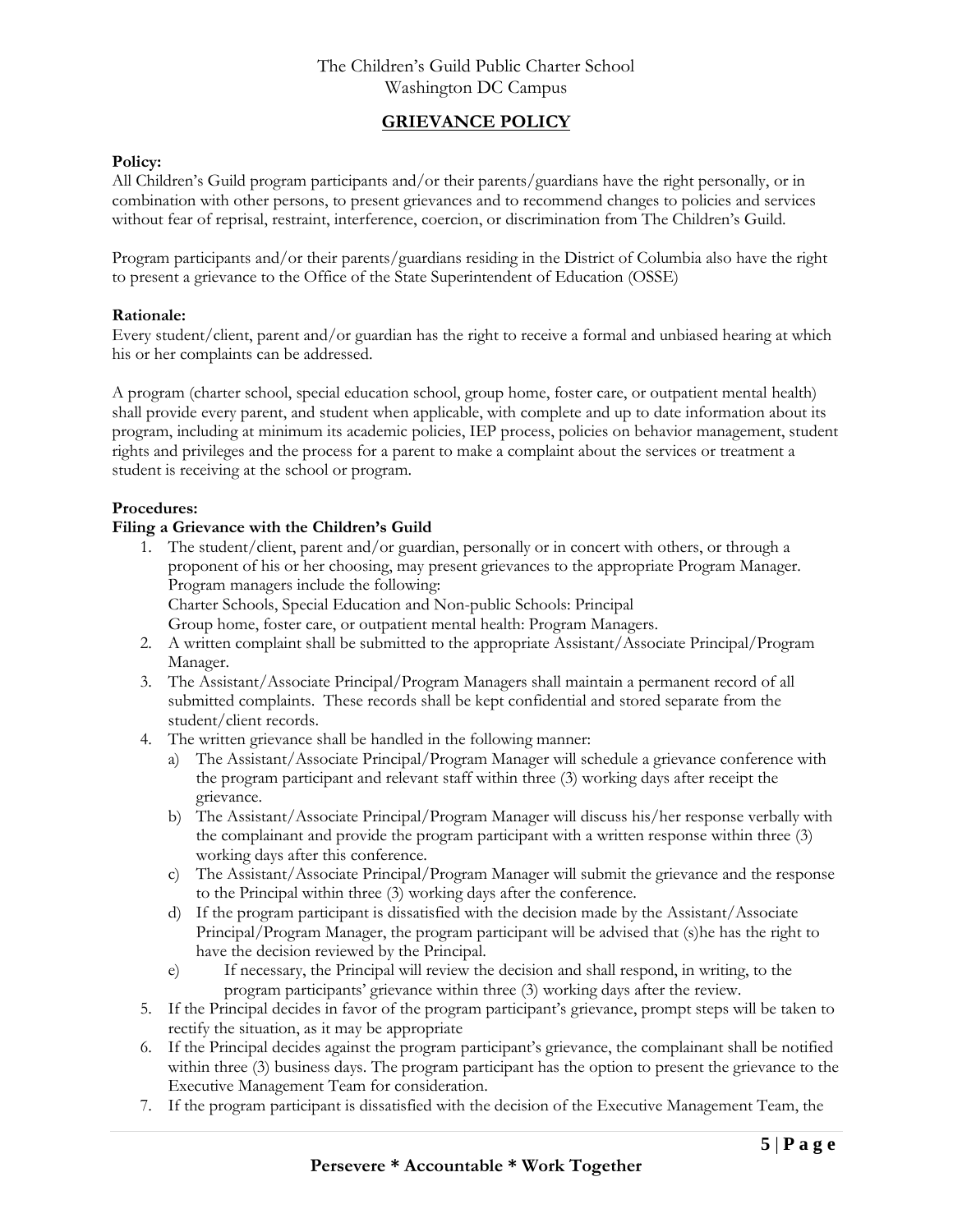complainant shall notify the President of the organization within three (3) business days. To file the grievance with the President of the Organization, the grievance can be stated via phone at 410-444- 3800 directed to the President. In writing, the grievance can be mailed to: The Children's Guild President 6802 McClean Blvd Baltimore, MD 21234

8. If the decision of the President is not acceptable to the program participant, the grievance may be presented within three (3) business days to the Board of Trustees for review. To file the grievance with the Board, the grievance can be stated via phone at 202-269-4304, directed to the Board Chair. In writing, the grievance can be mailed to: The Children's Guild DC Public Charter

```
Board Chair
2146 24th Place
Washington DC 20018
```
- 9. The program participant will not be subject to any form of discipline solely because (s)he sought a remedy through, or participated in, the grievance procedures established by this policy.
- 10. Obstruction by any employee or volunteer of The Guild of any investigation or disposition of a complaint shall be reported to the President, who shall decide upon the necessary appropriate action.

## **Filing a Grievance with OSSE**

- 1. The student/client, parent and/or guardian, personally or in concert with others, or through a proponent of his or her choosing, may present grievances to the OSSE State Compliant Office (SCO) using the complaint form or other written format.
- 2. Complaints may be faxed to the SCO or emailed if the complaint is signed, scanned, and attached to an email to enable receipt. (An individual who is unable to fax or email the complaint should contact the SCO for assistance)
- 3. A copy of the complaint must be submitted to The Children's Guild.
- 4. The SCO has a maximum of 60 days after the complaint is filed to investigate the allegation(s) and issue a final written decision.
- 5. Upon receipt of the complaint, the SCO will assign an investigator to take responsibility of the complaint.
- 6. The SCO will determine if the complaint meets the requirements for filing and will 1) notify the complainant to re-file or 2) investigate the issue (for due process involvement or no further investigation warranted.
- 7. Once the outcome is determined, the SCO will notify the complainant and The Children's Guild if the action.
- 8. If an investigation is warranted the SCO will send written notification of receipt of the complaint to the complainant with copies of the Procedural Safeguards Notices for Part B and/or Part C and will include the date the complaint I was file with the SCO, the individual filing the complaint, and the issue raised.
- 9. The SCO will request a written response and supporting documentation within 10 days business days upon receipt of the complaint from the SCO. Failure to respond may result in noncompliance sanctions but an extension of 10 business days may be granted if necessary for the complainant and The Children's Guild to resolve the issue themselves.
- 10. If needed, mediation services are available through OSSE.
- 11. If the complainant and The Children's Guild are able to resolve the issue with 60 days after the complaint is filed and so inform the SCO, the SCO will close the case without issuing a decision.
- 12. Within 60 days following the receipt of the complaint the SCO will conduct an investigation which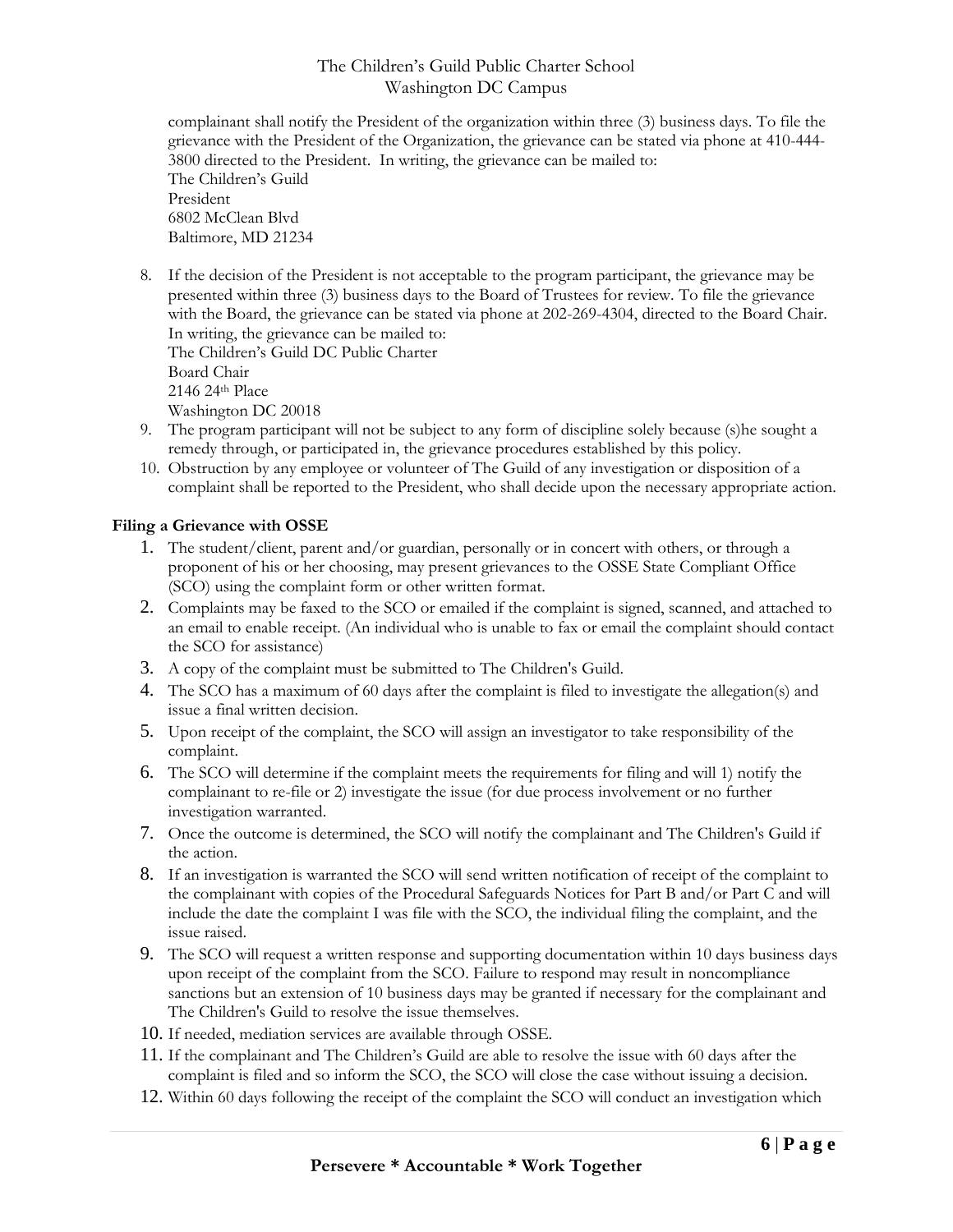may include an on-site visit.

- 13. All relevant information will be reviewed and the SCO will provide a written decision.
- 14. If the SCO find The Children's Guild has failed to provide adequate service to address the needs of a child with a disability, the SCO may require a corrective action plan (CAP) which must be submitted to SCO for approval.
- 15. Upon completion of the CAP the SCO will notify The Children's Guild of its final decision. Additional monitoring or corrective action may be required.

Further details of this process can be found in the publication "District of Columbia Formal State Complaint Policy & Procedures" available on the OSSE website.

# **DISCIPLINE POLICY**

## **Policy:**

The teaching of discipline shall be directed toward helping students take responsibility for themselves, become capable decision-makers, become self-directed learners and promote the social and moral development of the child. Individualized approaches to the teaching of self-discipline will be tailored to the specific developmental level of the child.

## **Definitions:**

Team--The team includes a teacher, classroom teaching assistant, therapeutic behavioral aide (dedicated aide), school counselor, related services providers, nurse, behavioral and instructional coaches, and the youth life educators where appropriate.

Direct Care Personnel--Any staff member who provides a direct service to the student (i.e., teacher, teacher assistant, school counselor, related service provider, and therapeutic behavior aide, youth life educator, etc.).

**Cross Reference:** Guild Policy #04-02-03 Exclusion/Isolation, Physical Restraint, and Seclusion

## **Why Does The Children's Guild Teach Self-Discipline Rather Than Obedience, and Why Obedience Doesn't Work**

## **Rationale:**

Discipline comes from the Latin word meaning, "to teach". We are trying to teach children to reach the goal of self-discipline; that is, to take responsibility for the action they choose, not to act on impulse alone, and to assess probable consequences of several courses of action before making a decision. Obedience is defined as the ability to carry out or yield to command, authority, or instruction. Traditional models of education are based on curriculums of control. The educator establishes the rules and the student must obey the rules of the classroom, so that the teacher can move through the lesson plan in an orderly fashion. These models are designed more to instruct than to teach. This system takes the pleasure, ownership, and competency out of the learning process for students. In essence the rule centered educational environment states, "Do what I tell you, or here's exactly what I'll do to you." (Kohn 1996)

The traditional view of behavior in regard to education states that a system of rewards and punishments is necessary to gain control of children. This view is based on two assumptions. The first assumption is that children cannot learn without being controlled by an adult and second, "if the teacher isn't in control of the classroom, the most likely result is chaos" (Kohn 1996). Unfortunately, these assumptions foster the idea that adults have to be enforcers or class cops. This approach limits the social and moral development of a child because it assumes that children cannot learn to take responsibly for themselves unless they are punished or rewarded. Even if an educator has a group of students "under control" the likelihood is that when the adult is not with them, the group of students will not behave because they have not developed the skills to do so in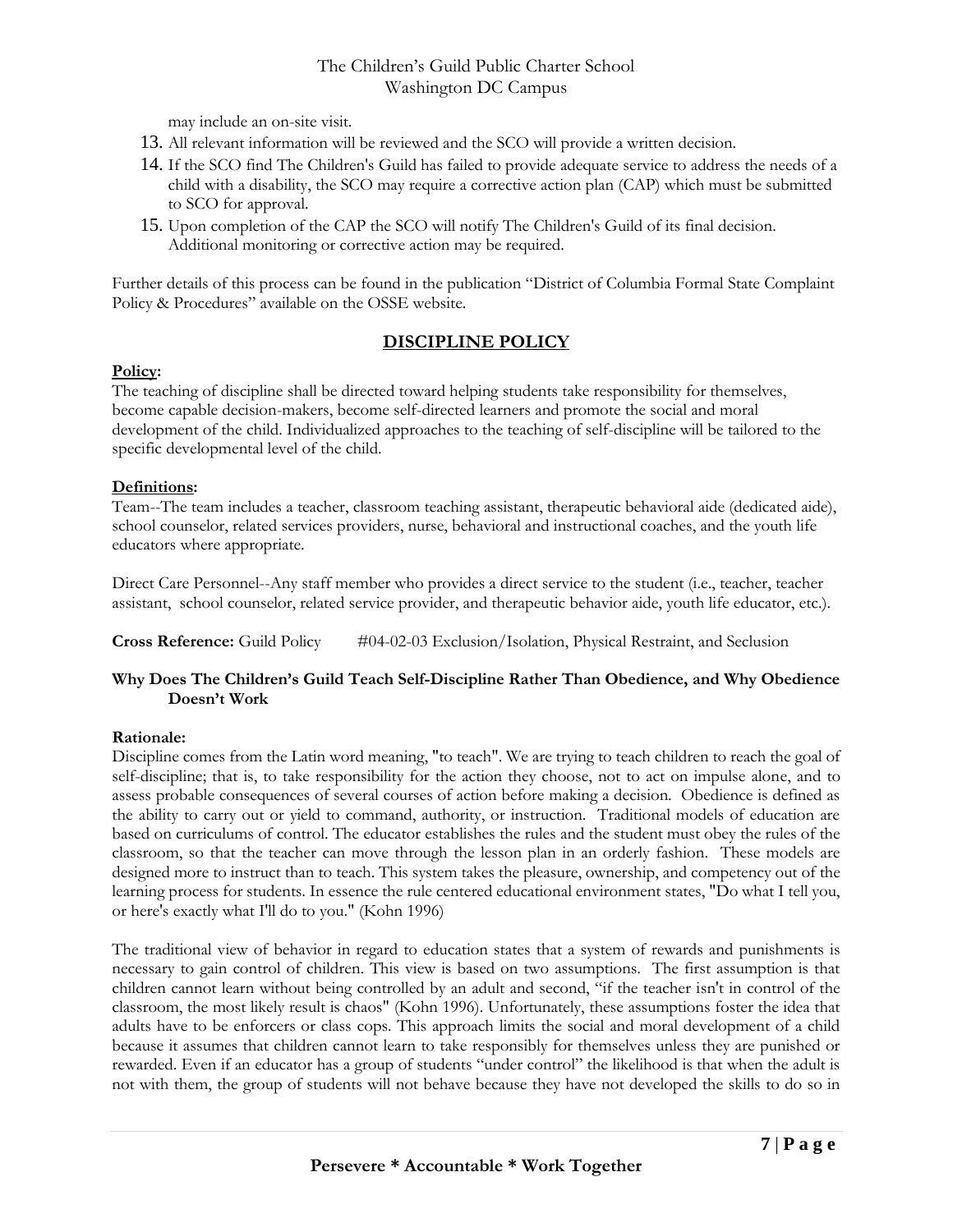other contexts. "If the goal is to create self-discipline in children then having students define the meaning of rules is the best way to help students become thoughtful decision makers." (Kohn, 1996)

#### **Procedure:**

- A. Staff is always physically and visually present in the learning environment to provide supervision and guidance to students in their development of socially appropriate patterns of behavior, selfexpression, and coping mechanisms. Staff will develop a repertoire of behavioral interventions that promote those skills in their students. Such interventions will include: modeling, positive enforcement, choices, consequences, incentives (if developmentally appropriate), and therapeutic discussions as dictated by the student's developmental level.
- B. Staff responses to inappropriate behavior will include the implementation of natural and logical consequences as dictated by the situation. Alternative behavior choices and their impact will be explored and processed with the student, thereby enabling him/her to make productive decisions.
- C. Staff will develop intrinsic motivation in their students through the use of positive social recognition (praise, positive enforcement, academic achievement).
- D. Staff responses to students' behavior will be individualized to meet the developmental needs of the student and within the context of each unique situation.
- E. In resolving problematic behaviors in the classroom, staff will review situations by considering the context within which the behavior(s) occurred. This includes such contextual components as:
	- 1. The words, actions and reactions of staff in the environment and how these may have contributed to the problem.
	- 2. Explore underlying, unresolved relationship issues and generate strategies for resolution.
	- 3. Identify unmet needs of the student(s) and how these contributed to the problem.
	- 4. Identify skills needing further development and handicapping conditions on manifested behaviors.
- F. When a student engages in unsafe behavior, and as a last resort, physical intervention(s) will be utilized to ensure the safety of the student, others and property.

## **How Do We Develop a Climate That Fosters Student Achievement?**

In 1997, the Individuals with Disabilities Education Act (IDEA) was amended to include a recommendation for implementing Positive Behavioral Interventions and Supports (PBIS) as a form of intervention for behavioral issues that impact learning. PBIS is a systems approach to discipline that examines the four subsystems; school-wide, individual student, classroom, and non-classroom that comprise the totality of a school. The interaction of these four systems creates a climate for learning. "The goals of school-wide systems are to define, teach, and support appropriate behavior that establishes a culture of competence within schools. When a competent culture is established, the students are more likely to support appropriate behavior and discourage inappropriate behavior by their peers." (Sugai, 1999).

PBIS is a systematic way of implementing school-wide systems of teaching, acknowledging and rewarding appropriate behavior to all students in the school. The procedures to implement a positive behavior support program include:

- 1. Behavioral expectations are defined in a small number of clearly defined behavioral expectations
- 2. Behavioral expectations are taught and practiced throughout the school day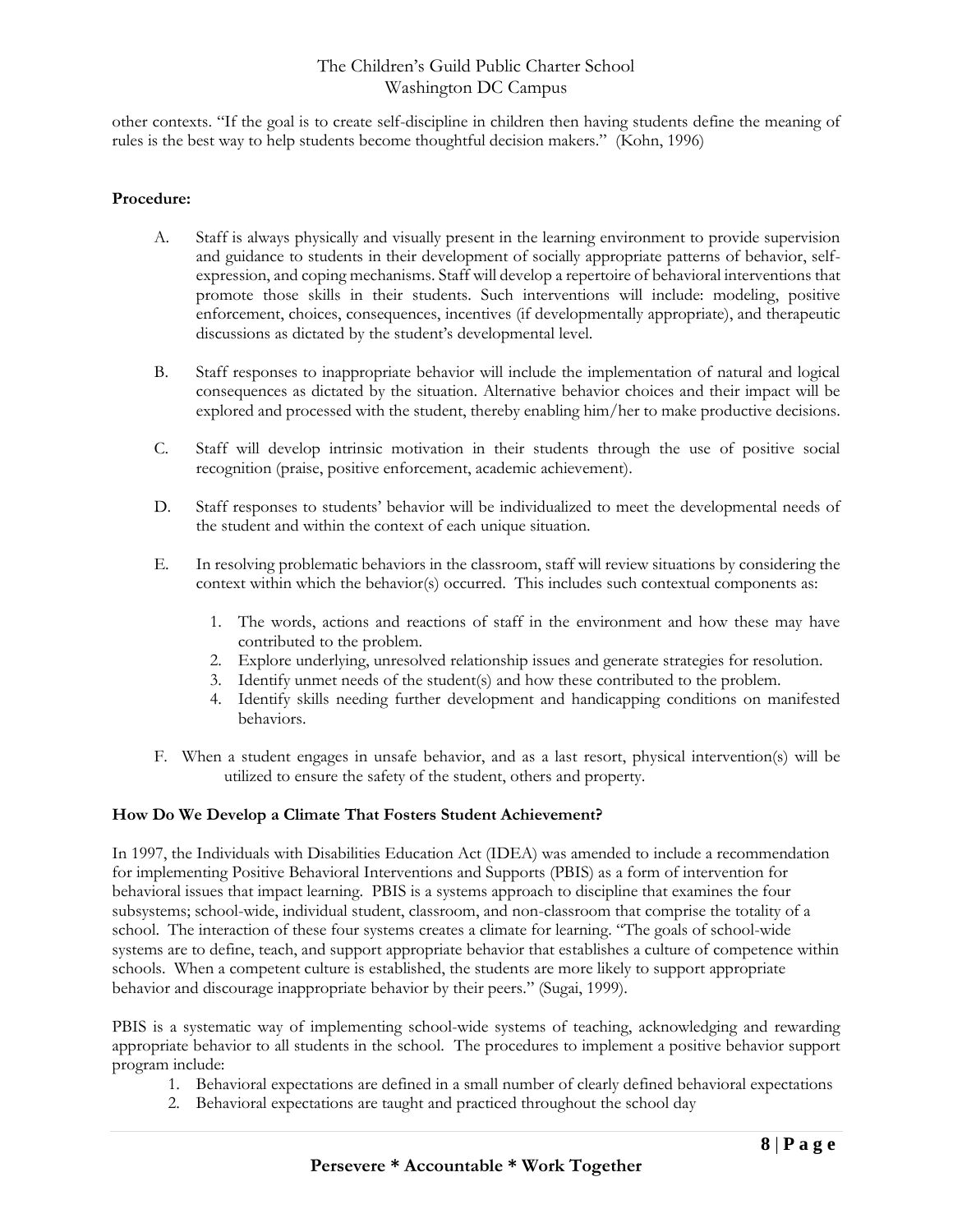- 3. Appropriate behaviors are acknowledged through various forms: praise, recognition tokens and reward.
- 4. Behavioral errors are corrected proactively by providing information on what behavior was unacceptable and how to prevent future situations.

## **How Do We Promote the Social and Moral Development of the Child?**

## **Rationale:**

Just as there are physical stages of development for children, there are also stages of social and moral development (Kolberg, 1981). These stages demonstrate how a child should go from selfishness to selflessness. To effectively move the child through these stages in the educational setting, three factors should be considered. First, the development of self-discipline within the student must be in sync with the child's predominant level of moral development. This requires the staff member to not only assess and intervene with the child at the child's current level of moral development, but the staff member must then implement individualized strategies to move the child to higher levels of moral development. The IEP is the mechanism by which a long-termed individualized plan is created to move the student through these levels of moral development. The second factor is that interventions must also be in sync with the child's emotional and cognitive abilities. Lastly, classroom communities must be established. For it is through connection and communication with others that a child has the opportunity to work cooperatively, while developing prosocial behaviors.

## **Procedures:**

In order to determine each student's level of moral development and the best procedure(s) for facilitating continued growth, teams will complete a functional behavior assessment on each student to include:

- A. A functional behavioral assessment and behavior intervention plan will be developed specific to the targeted behavior impacting student engagement in the learning process
- B. Monthly thematic units to assist in facilitating the development of character education and moral development traits through implementation of daily lessons, social skills training and group therapy.

## **How Can Most Student "Misbehavior" Be Eliminated Through Good Instruction?**

## **Rationale:**

One of the most successful interventions in reducing acting out behavior is effective teaching. Therefore, if children are acting out, or "misbehaving", the educator must first look at the quality, technique, and coherence of their instruction. In this view, acting out is not a symptom of illness, but of poor instruction. This approach demands the educator to ask the question, "What do children need?" as opposed to "How do I get them to do what I want?" (Kohn, 1996). Our policy requires educators to transform the traditional teacher centered, lecture driven, and rote deskwork to multi-dimensional, hands-on, active, and cooperative methods of teaching that engage verbal, tactile, visual, and auditory senses. The curriculum is integrated and relates ideas and knowledge across subject areas. By challenging students in an engaged, creative, and meaningful process of learning, the educator channels the student's energies from acting out to involved learner.

## **Procedure:**

- Classroom teams will develop and implement daily lesson plans that include a creative, hands-on instructional delivery system.
- Development of effective lessons will include:
- Determining and accessing prior knowledge of the students to begin concept development.
- Incorporating instructional modifications based on the needs of the students.
- Developing lesson plans inclusive of an anticipatory set, direct instruction, guided practice, independent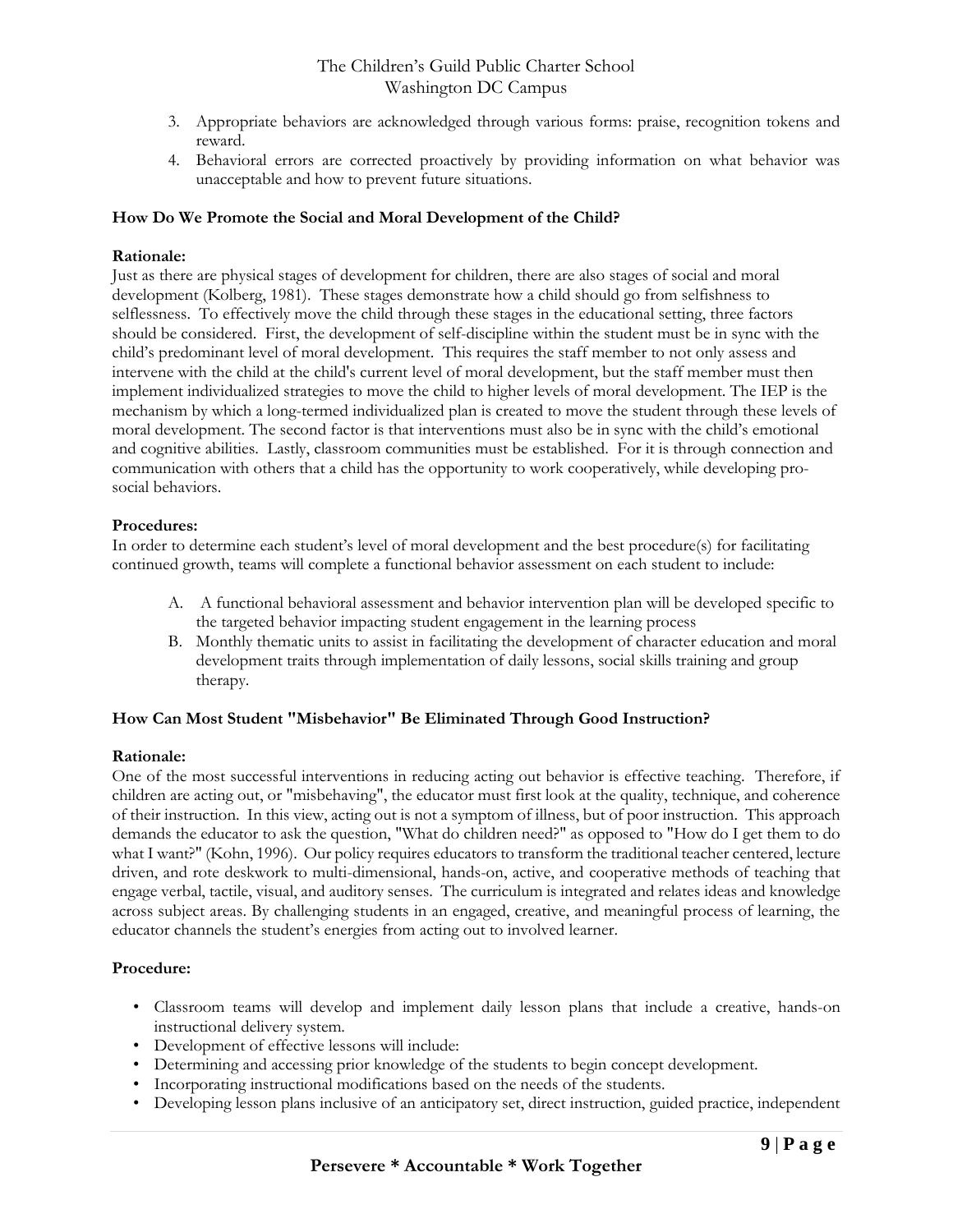practice.

- Student engagement in creative, hands-on activities.
- Implementing differentiated learning strategies to address varied student levels of performance within the classroom setting.
- Assessment of concept attainment.

## **How Do Students Learn Self-Responsibility? Rationale:**

Students learn self-responsibility by being active participants in the problem-solving process. This involves acknowledging responsibility for their own behavior and accepting natural and logical consequences. Students are expected to maintain appropriate behavior, demonstrate effecting coping and decision-making skills not only in the classroom, but at home and in the community as well. Opportunities for learning and developing necessary skills and strategies for problem solving are presented in a structured classroom environment. Through this process, students are able to make informed decisions and appropriate choices. Discipline is regarded as a learning experience that promotes individual growth emotionally, academically and behaviorally.

## **Procedure:**

- A. The team will facilitate the development of a classroom environment by assisting students in developing behavior expectations and goals.
- B. The team will engage students in discussion and exploration of the decision-making process, and provide opportunities for implementation.
- C. PBIS matrix is used to guide the team in fostering commitment and responsibility.
- D. Teams will conduct Team Primacy meetings to address development of communication and social skills, enhance problem-solving skills, examine the impact of behavior for self and others and apply natural and logical consequences for inappropriate behavior.

# **How Do We Make The Mindset Switch From The Product/Market Perspective To The Journey Perspective?**

## **Rationale:**

Educators must examine their own assumptions and transform their own beliefs regarding discipline and how it is used in teaching. Many of today's educational systems are designed with the market mentality. During the Industrial revolution, the market perspective dominated American views and policies. This perspective focused on the end product and the marketplace. If you produced more of the product, the faster you were rewarded. If you failed to produce or did not produce at the rate and quality expected, the market was unwavering and unsympathetic in its deliberation of punishment and economic sanctioning. It was during the Industrial Revolution that many of our school systems were developed. Learning was seen as a product. Children were given concrete standards and were rewarded for achieving those standards. Consequently, they were punished if they did not meet the standards, i.e., not allowed to participate in sports, clubs, trips, or even in educational areas in which the child excelled. In contrast, the journey mindset focuses on why and how the process works to achieve the end product. The journey mindset does not ignore the end product, but includes both the product and the process. If educators believe that learning is a process, then it is imperative for students to make decisions regarding this process and understand how it applies to them. To achieve this goal an educator must create a classroom where conflict is valued, and seen as an opportunity for learning, because conflict provides teachable moments. For example, "The constructive classroom, is one in which the process matters at least as much as the product. The wrestling with dilemmas, the clash of ideas, and the need to take others' needs into account-these are more meaningful than any list of rules or guidelines that may ultimately result." (Kohn 1996) This new understanding of discipline alters educators' attitudes from control to discovery, moving them from the market mindset to the journey mindset.

## **Procedure:**

Strategies may include:

• Student role-playing the decision making process demonstrating alternative behaviors to resolving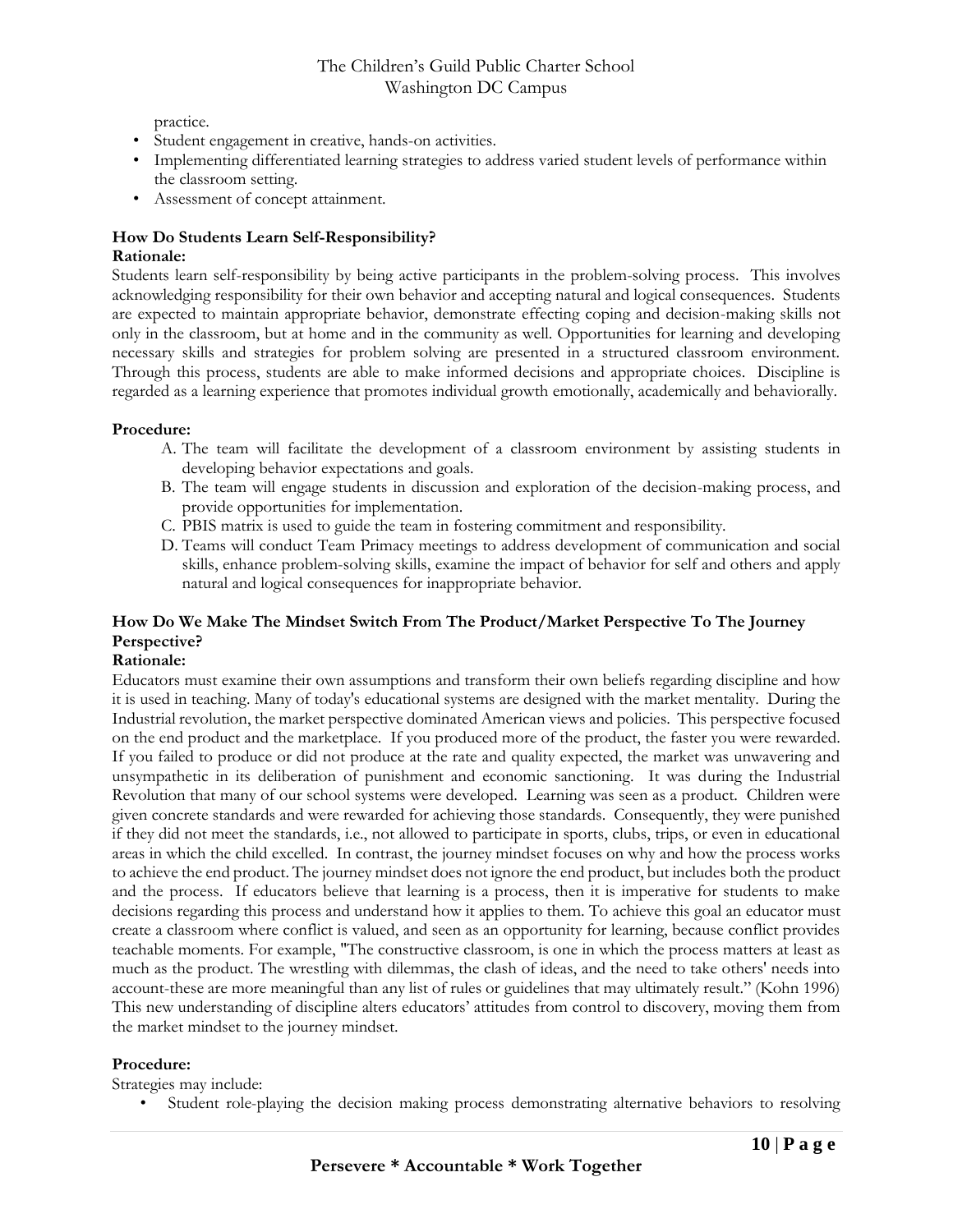conflicts.

- Student participate in restorative practices restitution processes for destructive or hurtful action(s)
- Daily community circles to build relationships and explore ways of preventing similar problems in the future
- Student Government Association to provide authentic application of decision making skills and conflict resolution strategies.

Classroom teams will teach alternative, appropriate social skills weekly. Students will role-play steps to facilitate incorporating these skills into their behavioral repertoire.

Restorative practices will include peer mediation and conflict resolution strategies and will be taught and implemented regularly with the students.

## **Student Expectations:**

Student expectations for behavior are determined by the developmental level of individual students and consist of the following:

- Initiate and complete all assigned classwork in a timely manner, to be determined by the teacher, as an active, cooperative participant.
- Follow Directions Quickly.
- Raise your hand for permission to speak.
- Raise your hand for permission to leave your seat.
- Make smart choices.
- Respect yourselves, others and the environment.
- Students will demonstrate expected behaviors as identified on the Positive Behavior Supports and Intervention matrix. Specific behaviors will be identified, taught and reinforced for each location on the matrix (hallway, bathroom, cafeteria, bus).

## **Staff Training Expectations:**

- Staff is trained in The Guild's policies and procedures relative to student behaviors within 30 days of beginning employment. Training in these policies and procedures will routinely be offered each August prior to the start of the school year and also each January.
- Staff working in the Special Education program will be trained and certified in the Professional Crisis Management System<sup>® prior</sup> to working directly with students. These trainings will routinely be offered each August during the staff orientation program prior to the start of the school year and periodically through the year. No staff member will initiate a physical intervention without completing these trainings and passing the written and physical evaluations needed for system certification.
- These trainings are scheduled and monitored by the Principal with the support of the Vice President of Organizational Learning.
- All Professional Crisis Management® instructors will be certified through training programs, and will be required to participate in a re-certification program as mandated by the system utilized. The Principals with the support of the Vice President of Organizational Learning will ensure that appropriate individuals are trained to provide Professional Crisis Management® Guild staff.
- All direct care staff will participate in in-service training for the purpose of professional advancement and education. Training will include further development in areas of positive behavior strategies and interventions and overall classroom management. In-service training for day school staff is provided weekly on Wednesday afternoons.
- Additional training will be provided monthly or bi-monthly or on select dates during the year for specific disciplines, i.e., Clinicians, Special Education Teachers, Teaching Assistants, Classroom Assistants, and Therapeutic Behavior Aides. Attendance is mandatory for all direct care staff.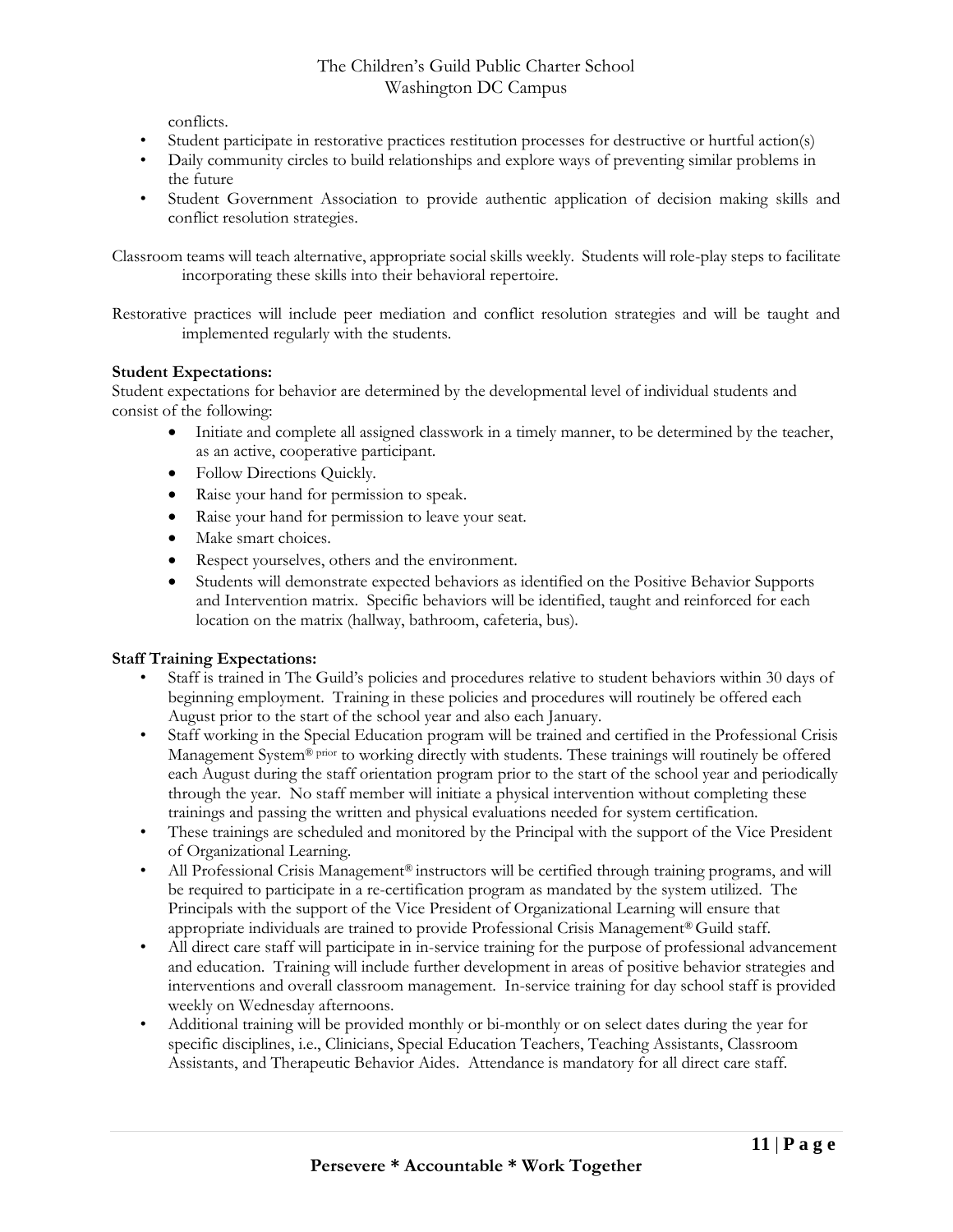## **Behavior Deemed A Crisis**

A crisis is defined as a situation in which a student has the potential to cause harm to himself or others.

## **Use of the Multi-Sensory De-Escalation Room:**

The Multi-Sensory De-Escalation Room (MSDR) provides an alternative approach to working with extreme emotions and behavior in children. The basic principles for the use of the MSDR at The Children's Guild, Inc. include:

- MSDRs are never locked
- Students are never isolated or left alone in the MSDRs
- The primary purpose of the MSDR is to teach students to soothe themselves and regulate their senses, emotions, and behaviors
- MSDRs are never to be used in a manner that communicates punishment or negativity to the student.
- Staff will use visual, tactile, auditory, and olfactory stimulation to help students organize their senses and gain control of their bodies.

## **Procedures:**

- At the student's admission, the parent/guardian is advised of MSDR philosophy and procedures, including both proactive interventions and physical intervention.
- When a student is unavailable for learning and requires a change in environment, the child, or staff, can request that the child visit the MSDR.
- Upon entering the MSDR, a Student Intervention Report (AD-166) must be completed.
- When the student has demonstrated the capacity to process the situation with staff and is ready to re-enter the learning environment, the student returns to the classroom.

## **High Risk Behavior for All Programs:**

- The staff member witnessing the high-risk behavior must initiate appropriate safety procedures to ensure safety of all involved individuals.
- Once safety is secured for all, the team counselor should be notified.
- The staff member and team counselor shall promptly interview the student and determine the appropriate course of action. If physical intervention is utilized for more than 10 minutes, or it either student or staff complain of injury, medical personnel will be notified where applicable.
- The staff member witnessing the high-risk behavior must complete a Student Intervention Report (Form AD-166), quoting the student's words and objectively describing the student's actions in detail.
- Precipitating events and staff/student responses are to be included.

## **Behavior that results in the removal from school**

- A student may be suspended prior to a conference pursuant if he or she is contributing to an emergency situation in a school. An emergency situation may exist either because of general conditions in the school (e.g., a series of fires or False Alarms; a manifestly high level of student tension; an increasing number of fights or physical attacks; a large number of abuses of property) or because the behavior of an individual student is so disruptive or dangerous that he/she poses a very real and immediate threat to the health and safety of other members of the school community, or to the ability of the school community or the school or portion thereof to continue normal operations.
- A student may be expelled from TCGDC only for the commission of an infraction as set forth below. These behaviors are illegal, cause significant disruption to the school operation, or cause substantial harm to self or others.

## **Suspension or Expulsion**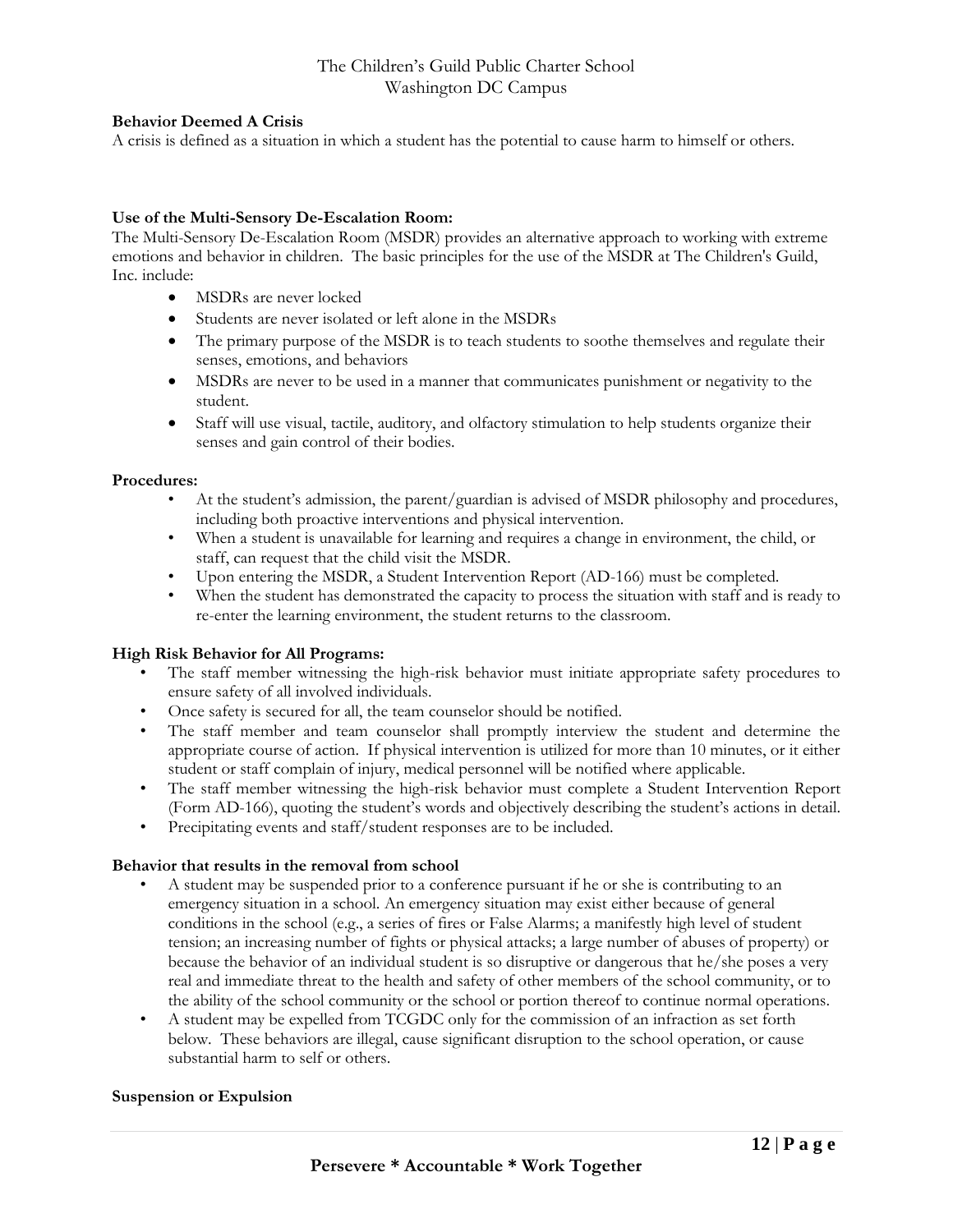The following behaviors shall be considered for suspension or expulsion:

- Acts of Exceptional Misconduct at other schools;
- Vandalism/destruction of property over \$500;
- Selling or Distribution of marijuana, prescription drugs, controlled dangerous substances, imitation controlled substances, inhalants, other intoxicants, controlled or drug paraphernalia;
- The Possession or Distribution of alcohol;
- The Possession of drug paraphernalia or controlled substance, irrespective of the amount or type, pursuant to the criminal statutes of the District of Columbia, codified at D.C. Official Code § 48-1101 et seq. (2001)
- Causing serious disruption or damage to school's computer systems, electronic files, or network;
- Possession of fireworks or explosives;
- Theft or attempted theft using force, coercion, intimidation, or Threat of violence;
- Assault or physical attack on student or staff;
- Fighting which results in a serious physical injury;
- Participating in group fight which has been planned, causes major disruption to school day or results in substantial bodily injury;
- Using an article that is not normally considered a weapon to injure another individual;
- Use, threatened use, or transfer of any weapon;
- Use, Possession, or bringing to school a loaded or unloaded firearm, as defined in 18 U.S.C.  $\sqrt{ }$ 921 (2000), including but not limited to pistols, blank pistols, starter pistols, revolvers, rifles, and shotguns.
- Any behavior that violates the Gun-Free Schools Act;
- Deliberate acts that cause severe physical injury to another person(s).
- Assault with a weapon;
- Commission or attempted commission of any act of sexual assault or sexual aggression;
- Arson;
- Biohazard;
- Bomb threat;
- Any other intentional use of violence, force, coercion, Threats, intimidation, or other comparable conduct which causes or attempts to cause severe physical injury, substantial disruption, or obstruction of any lawful mission, process, or function of the school;
- Any behavior or other conduct not specifically enumerated in any other tier in this chapter that is illegal, causes significant disruption to the school operation, or causes substantial harm to self or others; and
- Documented Pattern of Persistent Disruptive Behavior.

Students who have been suspended or expelled shall not be eligible to participate in any school function for the duration of their Suspension or Expulsion. The only exceptions that may be authorized by the Vice President of Special Education and Student Services or his or her designee shall be for system-wide testing, or College Board or admission examinations. DISTRICT OF COLUMBIA REGISTER VOL. 56 - NO. 33 AUGUST 14 2009 00639017

A student who has been suspended or expelled shall have access to an Education Plan as follows:

• If a student is suspended for fewer than eleven (11) days, the principal initiating the Suspension shall provide an Education Plan that meets the student's educational needs and allows the student to make up any class and homework assignments and exams without penalty.

Restitution and/or school service may be required in any case involving school property (e.g., arson, vandalism, burglary, robbery). The amount of restitution or type of school service shall be determined by a person designated by the Principal.

Students younger than the age of fourteen (14) who have been suspended or expelled shall not be allowed to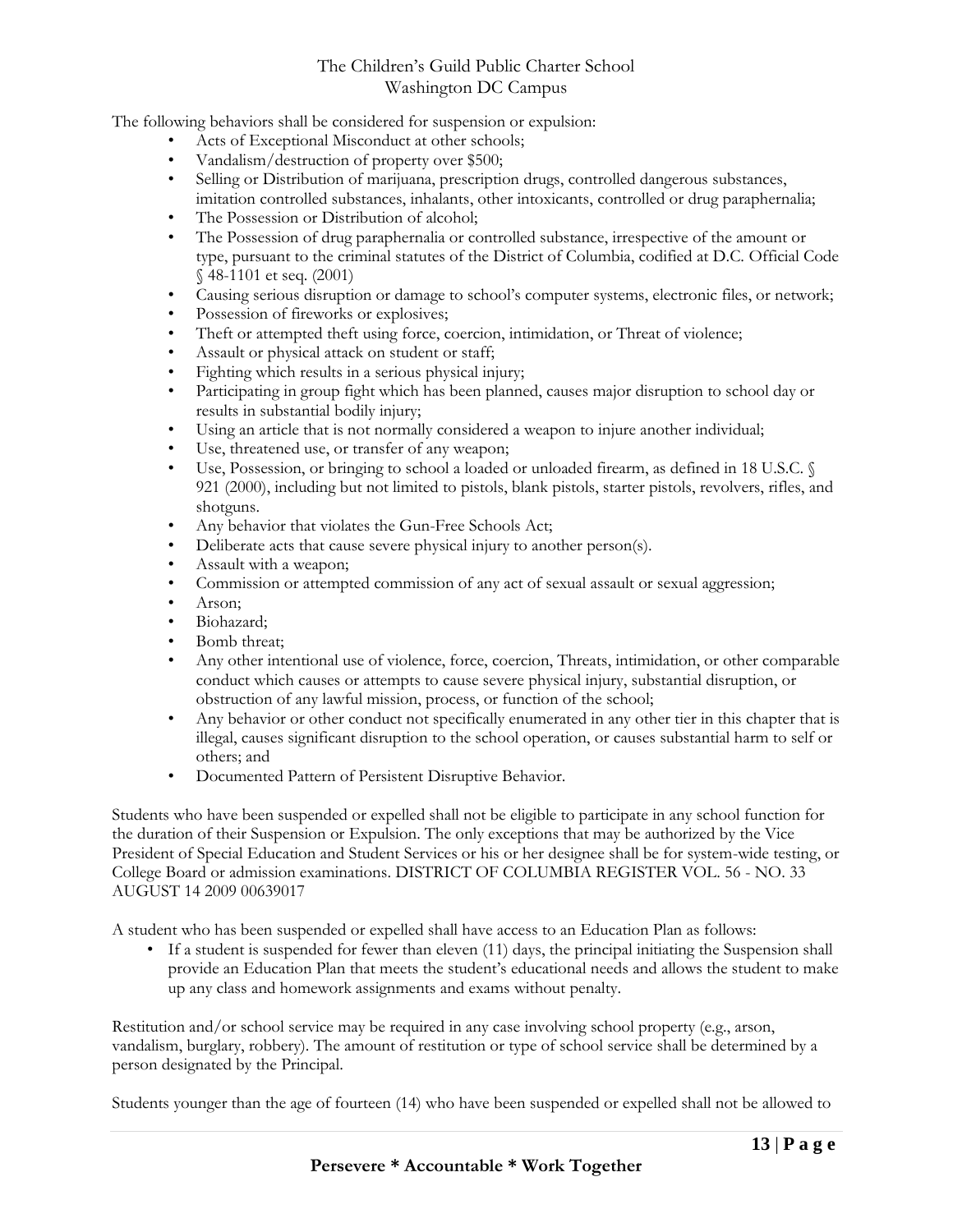leave school grounds during school hours unless accompanied by a parent or guardian, or his or her designee. Students older than fourteen (14) who have been suspended or expelled shall not be allowed to leave school grounds during school hours until a parent or guardian, or his or her designee, has been contacted by phone or in person and given a reasonable opportunity to arrange for proper supervision of the student. If the parent or guardian of a suspended student cannot be notified by phone or in person, the student must remain at school until the end of the school day.

If the parent or guardian of a student who has been suspended cannot be contacted by phone or in person before the next school day, and the student arrives at school, he or she must remain in the building until a parent or guardian can be contacted and given a reasonable opportunity to arrange for proper supervision of the student or until the end of the school day. The student may be segregated and must be appropriately supervised during this time. Any such day will count toward fulfilling the term of the student's Suspension.

## **PROCEDURES FOR SUSPENSIONS AND EXPULSIONS**

Authority to impose Suspensions and Expulsions is as follows:

- On-site Short-Term Suspension may only be authorized by the assistant/associate principal or a person designated by the Principal.
- Off-site Short-Term Suspension may only be authorized by the assistant/associate principal or a person designated by the Principal.
- Off-site Medium-Term Suspension may be proposed by the assistant/associate principal and may be authorized only by a person designated by the Principal. A person designated by the Principal may modify the proposed action including rescission.
- Off-site Long-Term Suspension may be proposed by the principal and may be authorized only by a person designated by the Principal. A person designated by the Principal may modify the proposed action including rescission.

Any student who is to be suspended or expelled shall be given a conference with the school official responsible for proposing the disciplinary action, prior to the Suspension or Expulsion. In the event that a student is suspended due to emergency conditions, the conference shall be held no more than three (3) school days after the Suspension is initiated.

The conference shall include a discussion of the following:

- The grounds for disciplinary action as referred to in this chapter including a citation of the rule(s) upon which the action is based, and a description, in reasonable detail, of the facts and events upon which the disciplinary action is proposed;
- An explanation of the evidence or facts upon which the school official has determined that the student has committed an infraction including a summary of the recommended disciplinary action;
- An opportunity for the student to present the student's version of the facts or to explain the events or action upon which the alleged infraction is based;
- The decision regarding the infraction and the recommended disciplinary action to be provided after the student has had an opportunity to present his or her version of the facts and/or to explain the events or actions upon which the alleged infraction is based;
- A statement informing the adult student, or minor student's parent or guardian, of the right to examine the student's records and any official report of the incident prior to the imposition of the proposed discipline.

If the assistant/associate principal is recommending Long-Term Suspension or Expulsion, the assistant/associate principal shall report his or her findings and recommendations from the conference in writing to the student and parent or guardian and a person designated by the Principal. The assistant/associate principal shall also inform the student and parent or guardian in writing of disciplinary hearing procedures, appeal rights, the intervention supports available to the student, and the requirements for readmission. The conference may include the parent or guardian, witnesses, and/or legal representative, but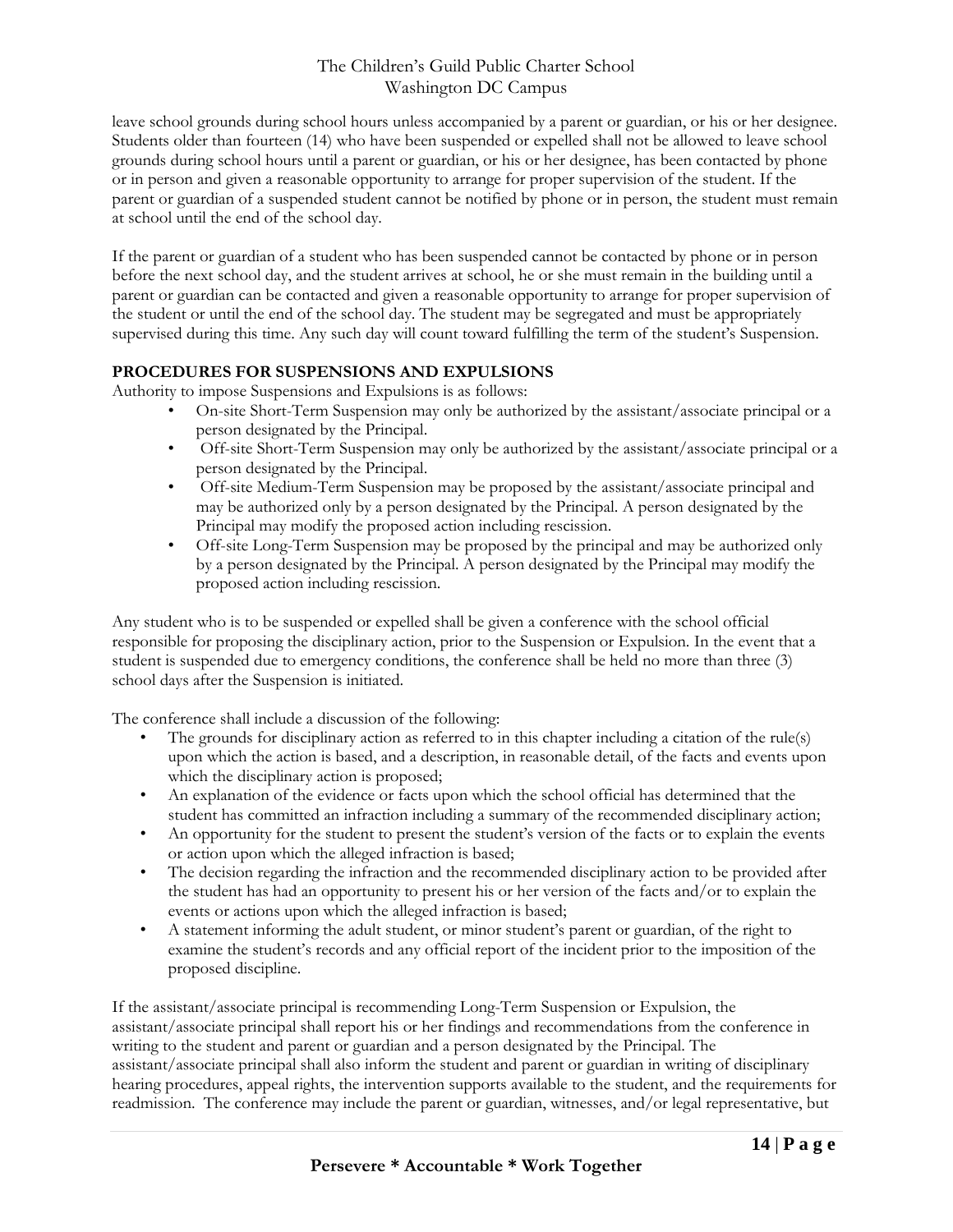participation by such party(ies) shall not be required.

Students and parents or guardians shall be provided written notice of all Suspensions and Expulsions as follows:

- No student may be suspended or expelled, including on-site Suspension, without written notice to the adult student or minor student's parent or guardian.
- Following the oral notice provided to parents or guardians verifiable written notice using contact information provided by the parent or guardian (e.g. email, certified mail, or hand-delivered mail with a signature receipt) of all authorized or proposed Suspensions and Expulsions must be sent to the parent or guardian or to the adult student no later than one (1) school day after the decision by the assistant/associate principal or a person designated by the Principal to authorize or repose Suspension or Expulsion.
- The notice must inform the parent or guardian of the identity of the person
- who has the authority to modify or rescind the proposed Suspension or
- Expulsion.
- Adult students shall receive notification of their infraction in the same manner.
- The notice must also include a description of the infraction including a
- citation of the rule(s) upon which the action is based, a summary of the facts, the length of the proposed Suspension or Expulsion, the principal's recommendation for an Education Plan or Alternative Educational Setting;
- and a description of the student's right to appeal pursuant to  $\sqrt{}$  2505.13 or to a hearing.
- A student who has been given a notice of proposed Expulsion may be immediately placed on Suspension in accordance with the rules and procedures set forth in this section.

An assistant/associate principal authorizing Short-Term Suspension shall submit the authorization to a person designated by the Principal within one (1) school day.

An assistant/associate principal or school official proposing Medium- or Long-Term Suspension must immediately submit the proposal to a person designated by the Principal. A person designated by the Principal may authorize the proposed Suspension or modify it to reduce the number of days suspended.

An assistant/associate principal or school official proposing Expulsion shall make a written recommendation for Expulsion to a person designated by the Principal no more than one (1) school day after the Expulsion conference. The principal's recommendation may be made based upon an initial recommendation from a teacher or other school official. The recommendation to expel shall be supported by sufficient written documentation to enable a person designated by the Principal to make an independent decision regarding Expulsion. A copy of this recommendation and any attendant documentation shall also be provided to the parent or guardian of the student involved.

No more than five (5) school days after receiving the principal's findings, a person designated by the Principal shall either concur with or modify the recommended action. If a principal recommends Expulsion for bringing a weapon as defined in 18 U.S.C. § 921 into TCGDC in violation of the Gun-Free Schools Act, only the Chief Academic Officer may modify the Expulsion recommendation.

In accordance with the Student Fair Access to School Amendment Act of 2018, infractions include suspensions up to:

*1) Five consecutive school days for any individual incident in grades kindergarten through 5, (2) Ten consecutive school days for any individual incident in grades 6 through 12.*

The Student Fair Access to School Amendment Act of 2018 can be found at: <http://lims.dccouncil.us/Download/39259/B22-0594-Enrollment.pdf>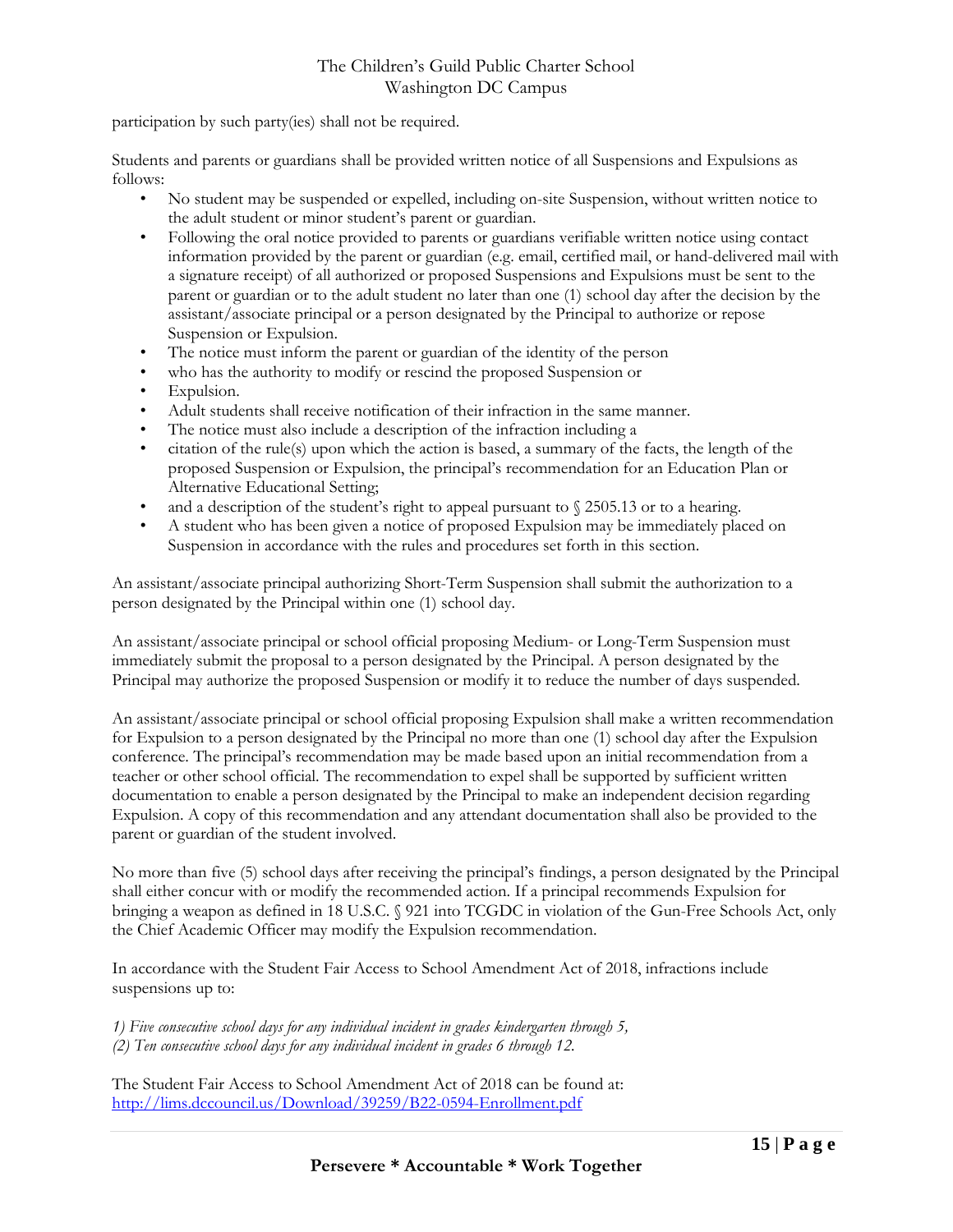A student who has been suspended for fewer than ten (10) days may appeal the Suspension as follows:

- Short-Term Suspension may be appealed to the assistant/associate principal.
- A Medium-Term Suspension may be appealed to a person designated by the Principal.
- All appeals must be made by the student's parent or guardian or the adult
- student, either orally or in writing to the principal or person designated by the Chief Academic Officer, as appropriate, no later than two (2) school days after receiving the notice of Suspension, and may be made prior to receiving formal written notice of the Suspension. An appeal made orally shall be put in writing by the person receiving the request.
- All appeals will be heard by the assistant/associate principal (for Short-Term Suspensions) or a person designated by the Principal (for Medium-Term Suspensions) no later than one (1) school day after the appeal is requested. Upon request of the adult student or minor student's parent or guardian, the time for the appeal may be extended up to three (3) school days. The appeal may be held by telephone upon request of the parent or guardian if necessary due to health, work, or childcare.
- The student and his or her parent or guardian may present evidence and ask witnesses to speak.
- At the conclusion of the conference, a person designated by the Principal, as appropriate, shall render a final decision.

No more than one (1) school day after the conference, a person designated by the Principal, as appropriate, shall give the student and his or her parent or guardian, a person designated by the Principal, a written summary of the conference proceedings, including the final decision.

Once a hearing is scheduled by the Principal, the student shall be placed on Suspension, or in another appropriate placement until the conclusion of the hearing and appeals processes.

## **PROCEDURES FOR DISCIPLINARY HEARINGS**

- Disciplinary hearings shall be held at a time and place that is reasonably convenient to the student and parent or guardian.
- For Long-Term Suspensions and Expulsions, the hearing shall be held not more than four (4) school days after a written notice regarding disciplinary action is provided to the parent or guardian or adult student, except that the hearing may be postponed for not more than five (5) school days upon the request of the adult student, minor student's parent or guardian, or his or her representative, where postponement of the hearing is necessary to prepare for the hearing, provide for the hearing, or provide for the attendance of necessary parties, including interpreters. The Principal shall provide written notice to the parent or guardian or adult student of the date, time, and location of the hearing immediately upon scheduling the hearing. The notice from the shall state what consequences, if any, result from failure to attend the hearing.
- The student shall have a right, but shall not be required, to have a representative or legal counsel, selected by the parent or guardian or adult student.
- The student, parent or guardian, or representative shall have the right to question any witness or challenge any documentary evidence.
- The parent or guardian or adult student shall have the opportunity to present testimony and documentary evidence, including the opportunity to call any witness to present testimony relevant to the disciplinary action or other school system recommendation. The right to call witnesses shall include the right to require the presence of any involved school official.
- It shall be the burden of the TCGDC to show by a preponderance of the evidence that the student did commit the infraction(s) upon which the disciplinary action is based.
- The Principal shall ensure that all due process procedures have been followed or waived.
- The Principal may question any witness or party and shall examine all documentary evidence.
- The hearing shall not be conducted according to the rules of evidence. However, the Chief Academic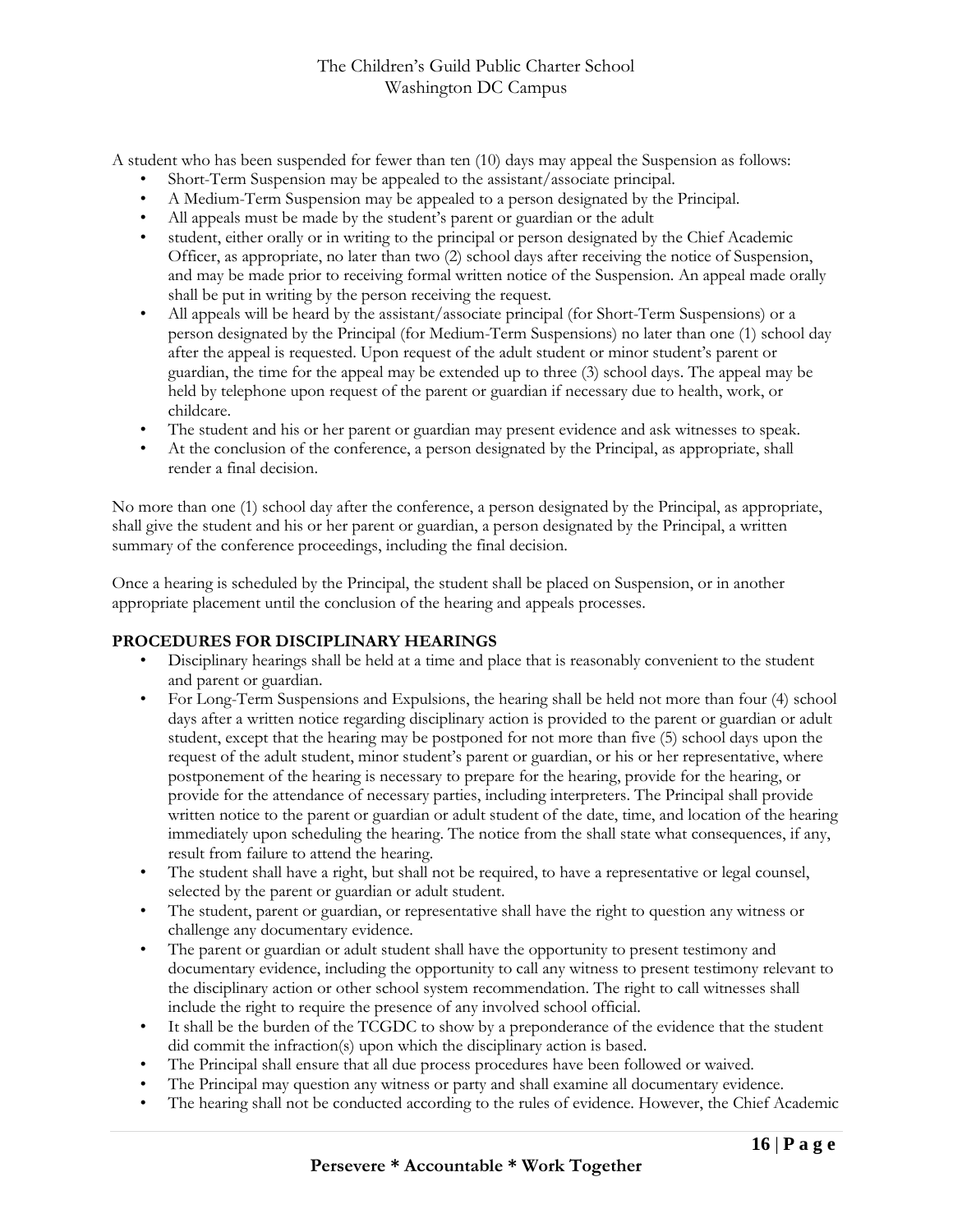Officer may exclude any testimony or evidence that is irrelevant or repetitive. The Principal shall ensure that the hearing is conducted in a fair and orderly manner and shall have the authority to exclude any party or other person from the hearing on the grounds of substantial interference or obstruction of the orderly hearing process. The Principal shall make an official report of the hearing, which constitute the official record thereof. Upon request, a copy of the report shall be made available to the parent or guardian, adult student, or representative and the local school principal. This provision shall not preclude a parent or guardian or representative from also recording or transcribing the hearing at his or her expense.

## **THE CHIEF ACADEMIC OFFICER'S RECOMMENDATION**

- Within one (1) school day of the conclusion of a disciplinary hearing, the Principal shall issue a written recommendation which shall include the following: A statement of the facts, as determined from the testimony and evidence presented at the hearing; A conclusion as to whether the required due process procedures have been properly followed or waived;
- A conclusion as to whether the student committed the infraction(s) upon which the disciplinary action is based; and a determination regarding the appropriateness of the proposed disciplinary action or an order for a modification thereof, including consideration of the factors enumerated in § B2500.8 and explicit justification for any recommended modification.
- For Long-Term Suspensions, a person designated by the Principal shall render a final decision no later than one (1) school day after receiving the Principal's recommendation.
- If the Principal recommends disciplinary action is not warranted, based on the fact that the student did not violate any TCGDC rule or policy, the determination shall include an order to destroy all school records regarding the disciplinary action, including any reports that relate to the incident upon which the disciplinary action was proposed, insofar as those reports individually identify the student. If the Principal determines that disciplinary action is not warranted and either: (a) fails to state whether a DCPS rule or policy was violated, or, (b) states that a TCGDC rule or policy was violated but nevertheless finds the disciplinary action to be unwarranted, the school may maintain documents concerning the alleged infraction until the conclusion of the school year immediately following the incident.

## **Documentation and Communication**

- Parents of students with an IEP that includes exclusion/seclusion/physical restraint will be advised of discipline procedures, including physical intervention during the admission process. The parent/guardian is required to sign a Consent for Treatment and/or Evaluation.
- When a student is unavailable for learning and creating a disturbance in the learning environment, thereby requiring removal from the classroom, a Student Intervention Report (AD-166) must be completed.
- Demonstration of unsafe behavior (physical assault to self or others, property destruction) requiring physical intervention must be documented on a Student Intervention Report (AD-166).
- The Student Intervention Report Form will be completed as soon as possible, but no later than the end of the day. The staff members that are directly involved with the student have the responsibility for completing the Student Intervention Report. The staff involved is responsible for ensuring completion of the Student Intervention Report.
- The Student Intervention Report shall contain:
	- 1. The name of the student involved in the intervention;
	- 2. Description of the specific behavior(s) that lead to the student leaving the area;
	- 3. Names of staff members involved in the intervention;
	- 4. Less intrusive de-escalation techniques that were used or attempted;
	- 5. Description of the behaviors displayed and verbal comments during intervention;
	- 6. Date and time of the intervention;
	- 7. Description of any physical injuries to the student or others; any medical intervention;
	- 8. Resolution of the issues (processing strategies) and time student returned to the classroom;
	- 9. Signature of the staff member completing the report.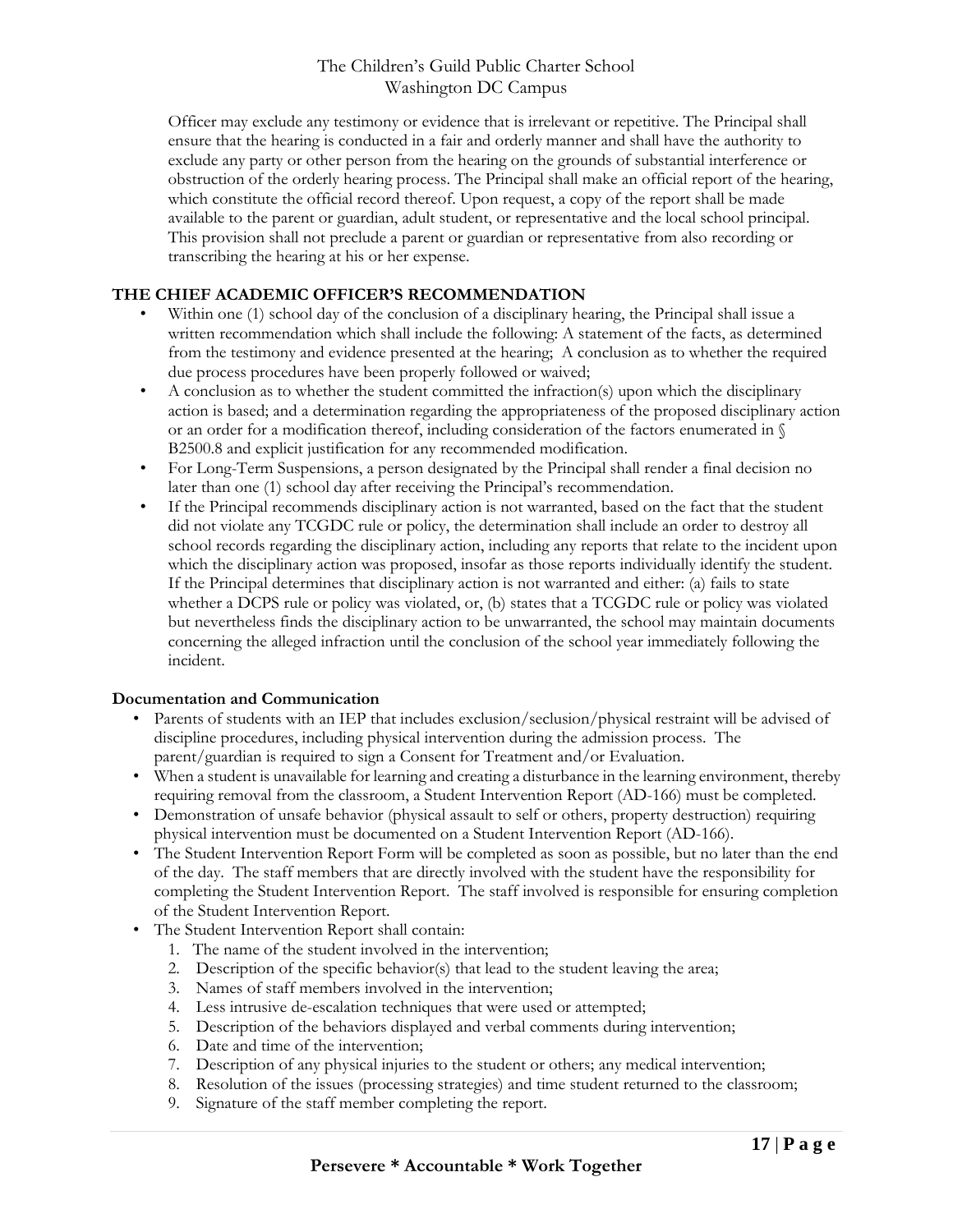• After the Student Intervention Report is completed, it is given to the Lead Social Worker. The Leader Social Worker will review the Intervention Report for completeness. If the report is incomplete or poorly documented, the Lead Social Worker/designee will return the report to the Lead Behavioral Coach/designee to be completed. Once the report is deemed complete and properly documented, it is given to the Lead Social Worker for final review and sign-off. The Behavioral Coach will also provide the final review and sign-off. He/She will submit the form for data entry. • The Behavioral Coach/designee will file and secure privately. The data will be reviewed by the administrative team weekly and presented to key staff monthly.

#### **Procedural Protections for Students with Disabilities**

For students with disabilities, TCGDC must provide the additional procedural protections. The Individuals with Disabilities Education Improvement Act (IDEIA) is a federal law that ensures all children with disabilities receive an appropriate public education. It requires additional procedural protections for students with disabilities (under certain circumstances) who are facing suspension or expulsion from school.

#### **Ten Day Protections**

If a school wants to exclude students for more than ten (10) school days, then additional protections apply. If a student has been subjected to a series of removals that total more than ten (10) school days in a school year for similar behavior that constitutes a pattern, then additional protections apply.

Because expulsions are permanent exclusions, students with disabilities facing expulsion should always receive these additional protections. Removals (or patterns of them) for more than ten (10) school days are considered a change in the student's placement due to discipline. In these cases, the school must apply the following additional procedural protections:

- Hold a Manifestation Determination Review Meeting (MDR)
- After notifying the parent or guardian of the student with a disability of the proposed change in placement, the school must also provide them with a copy of a document called "procedural safeguards."
- The school must also have a meeting within 10 school days called a Manifestation Determination Review (MDR).

## **Manifestation Determination Reviews**

MDR have the following processes:

- 1. At the MDR, the necessary members of the students Multi-disciplinary Team (i.e. Individualized Education Program (IEP) or 504 Team) must discuss and determine whether the reported misbehavior is primarily the result of the disability.
- 2. The student's Team must also determine at the MDR whether the reported misbehavior was the direct result of the school's failure to provide the services, instruction, and behavioral support listed in the student's IEP, 504 Plan or Behavior Intervention Plan (BIP) (if they have one).
- 3. During the MDR, the team must at least review and consider the student's evaluation and diagnostic results, information provided by parents, observations of the student, and the contents of the student's IEP, 504 Plan and any BIP's.
- 4. If the student's reported behavior is determined to be a manifestation of (in other words, the primary result of) the student's disability or disabilities, then the school must allow the student to return to school, except under special circumstances.\*
- 5. If the behavior is determined to be the result of a failure of the school to follow the student's IEP (or 504 Plan) or BIP, then the school must allow the student to return to school, except under special circumstances.\*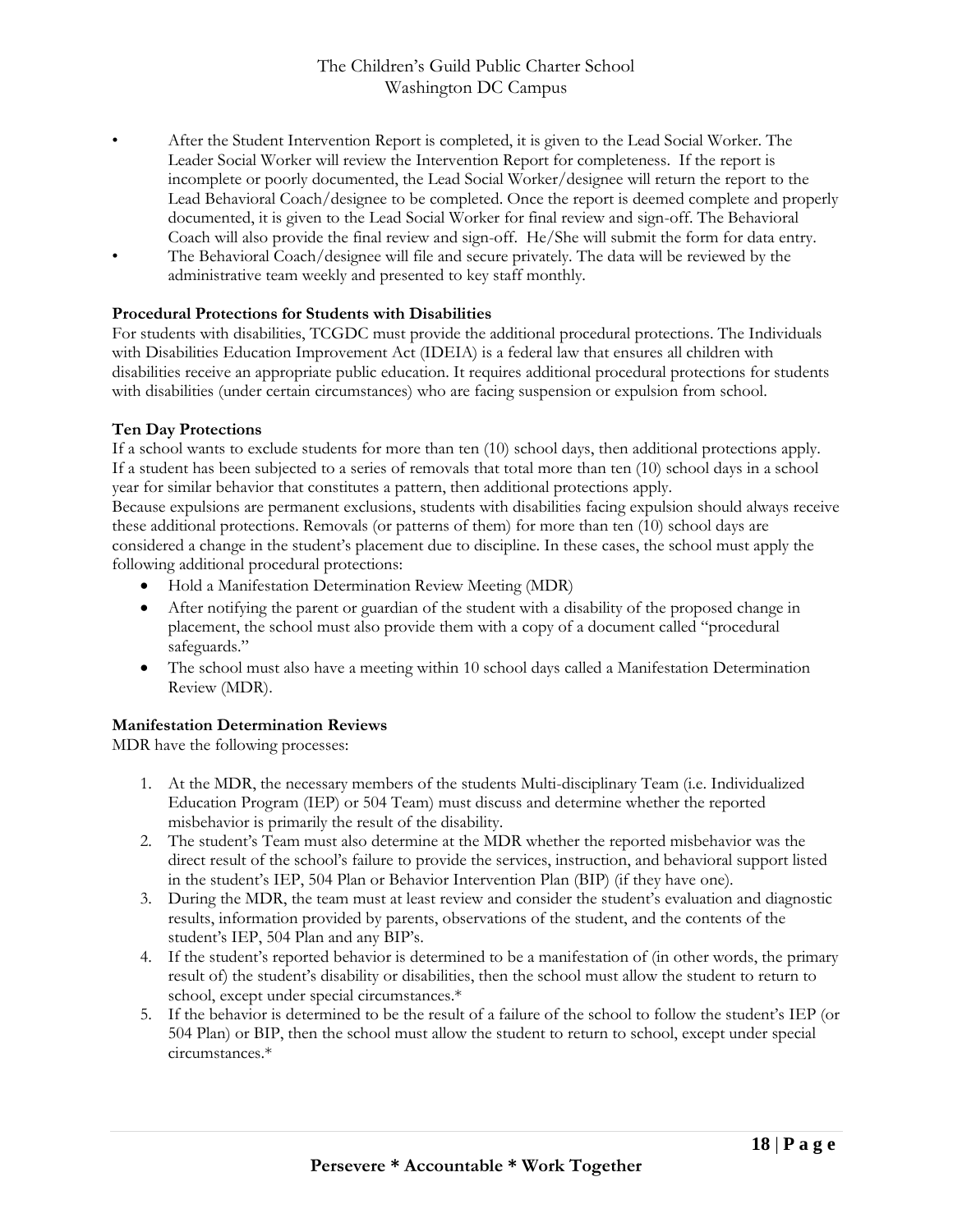6. If either of the above two conditions are met then the Team must either conduct a Functional Behavioral Assessment (FBA) and implement a BIP, or if a behavioral assessment or plan has already been developed, review and modify it as necessary to address the behavior.

## **\*Special Circumstances**

Regardless of the outcome of the MDR, Students with disabilities can be suspended and moved to another educational placement for up to 45 days if any of these special circumstances exist.

- 1. The student carries or possesses a weapon on school grounds;
- 2. The student knowingly possesses, uses or sells drugs at school; or
- 3. The student has inflicted serious bodily injury while at school.

Additional Protections for Students with Disabilities

Students with disabilities (or suspected disabilities) have additional protections. The Student's Team cannot allow the suspension to move forward unless all of the following are true:

- The IEP and school placement were appropriate.
- Special education services, supplementary aides and services, and behavior intervention strategies were provided consistent with the student's IEP and placement.
- The student's disability did not impair the ability of the student to understand the impact and consequences of the behavior that caused the suspension.
- The student's disability did not impair the ability of the student to control the behavior subject to the disciplinary action.

TCGDC may remove students with disabilities, despite the MDR result, under the "special circumstances" listed in this resource.

## **Additional Rights of Suspended Students with Disabilities**

If the Team conducts a proper MDR and decides the suspension is appropriate, then the student may be suspended similar to students without disabilities. However, students with disabilities still have additional rights.

- While suspended, students with disabilities are entitled to an opportunity to continue to progress toward their IEP goals and to access their school work. IEP Teams are required to determine the appropriate setting for this to occur, and to make the services and setting available before the student is suspended more than ten (10) school days in one school year.
- The student's parent or guardian can file an administrative complaint called a Due Process Complaint to request that the student be allowed to return to school. The hearing for this complaint will be expedited. While the complaint is pending, the student must be provided educational services in the setting determined by the IEP Team.

## **Rights of Students Suspected of Having a Disability/ Section 504**

Once a parent or guardian has requested an evaluation for special education or a school is otherwise on notice that the student may have a disability, the student is afforded all protections provided to students with disabilities under IDEIA. The school must be on notice of the student's suspected disability prior to imposing the school discipline in order for this rule to apply. Note: It is best to provide all requests for evaluations in writing so that the date of the request can be documented.

If a parent requests a special education evaluation after the school suspends the student, the school must conduct an evaluation in an expedited manner. If the student is found to have a disability under IDEIA, then he or she gets all the protections provided to students with disabilities, including an MDR. Students with 504 Plans have at least the same protections as students with IEPs, including MDRs.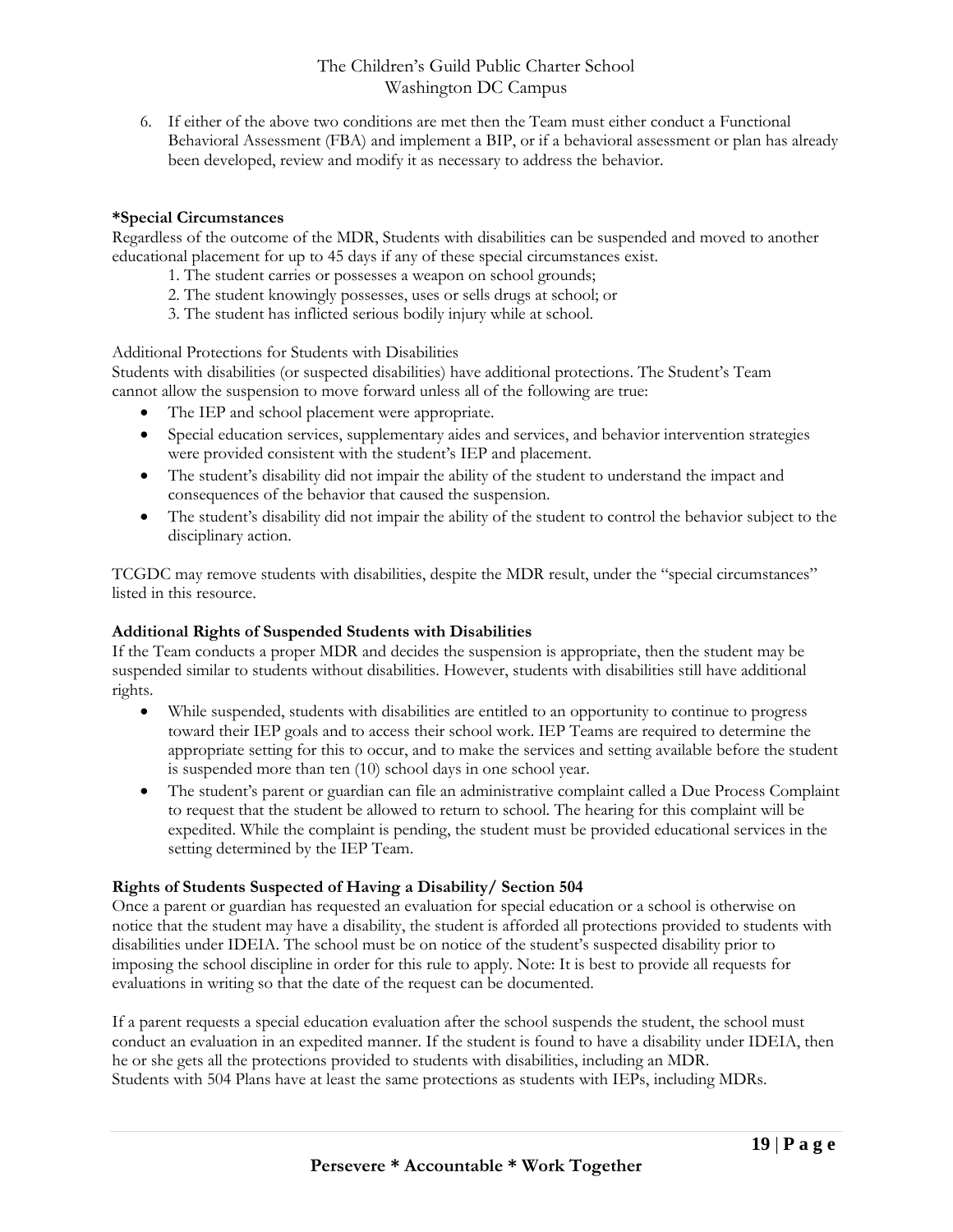## **Due Process**

A special education due process hearing provides the opportunity for both the parents and the public educational agency to present their point of view on the issue(s) of disagreement through witnesses and documents to a trained, independent and impartial hearing officer. The hearing officers are not employees of the District's public education system. After the hearing is held, the hearing officer will make a final decision on the issues of disagreement and provide it to the parent and public educational agency. A due process hearing decision can be appealed to court.

IDEA requires that specific procedure be followed by both parties when requesting a due process hearing and there are specific timelines and rules for the parent, the public educational agency, and the hearing officer to follow. Due to the formality of this process and the legal nature of the proceedings, parents often have an attorney represent them, but may represent themselves.

Due Process forms can be found at [http://osse.dc.gov/publication/due-process-complaint-form.](http://osse.dc.gov/publication/due-process-complaint-form) Forms are also available at the Special Education Office at the school.

## **References**

- Kohlberg, L. (1981). The Meaning and Measurement of Moral Development. Clark University, Heinz Werner Institute.
- Kohn, A. (1996). Beyond Discipline. Alexandria, VA.: ASCD.
- Maher, P. (1996). Let Me Learn.
- Nelsen, J. (1996). Positive Discipline. NY: Ballantine Books.
- Nelsen, J., Lott, L. and Glenn, S. (1993). Positive Discipline in the Classroom. Rockland, CA: Prima Publishing.

# **FAMILY EDUCATIONAL RIGHTS AND PRIVACY ACT (FERPA) NOTICE**

TheFamilyEducationalRightsandPrivacyAct(FERPA)affordsparentsandstudentsage18orolder("eligible students") certain rights with respect to the student's education records.

**Therighttoinspectandreview**the student's education records within 45 days of the day The Children's Guild DC (TCG-DC) receives a request for access. Parents or eligible students should submit to the school principal a written request that identifies the record(s) they wish to inspect. The school principal or other appropriate school official will make arrangements for access and notify the parent or eligible student of the time and place where the records may be inspected.

**The rightto request amendment** of the student's education records that the parent or eligible student believes are inaccurate, misleading or otherwise in violation of the student's privacy rights under FERPA. Parents or eligible students may write the school principal, clearly identify the part of the record they want changed, and specify why it should be changed. If TCG-DC decides not to amend the record as requested by the parent or eligible student, the school will notify the parent or eligible student of the decision and advise them of their right to a hearing regarding the request for amendment. Additional information regarding the hearing procedures will be provided to the parent or eligible student when notified of the right to a hearing.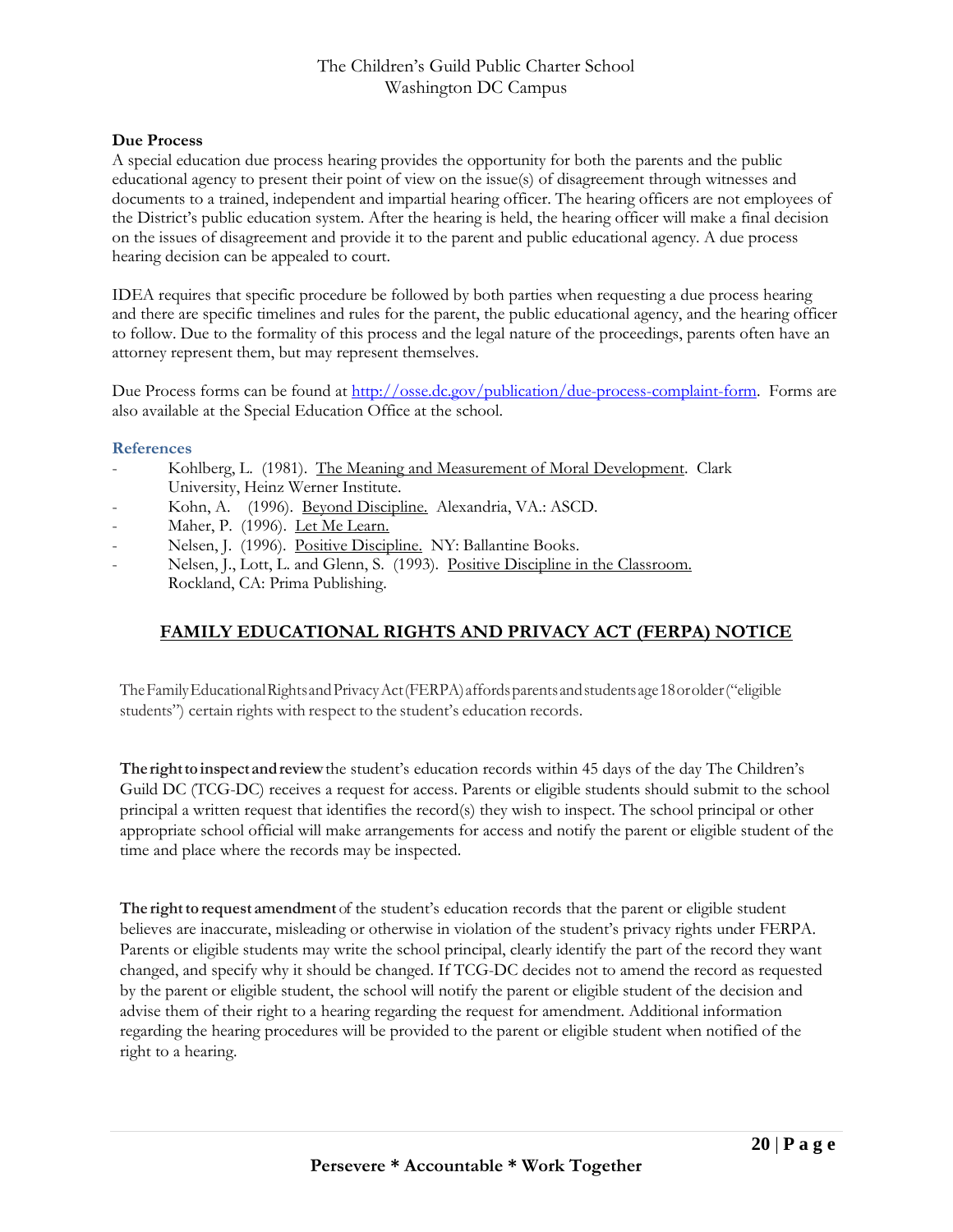**The right to consent (in writing) to disclosures of personally identifiable information** contained in the student's education records, except to the extent that FERPA authorizes disclosure without consent. For example, TCG-DC discloses education records without consent to officials of another school district in which a student seeks or intends to enroll, or is already enrolled, when such disclosure is requested for purposes of the student's enrollment or transfer. In addition, FERPA authorizes disclosure without consent to school officials whom TCG-DC has determined to have legitimate educational interests. A school official is a person employed by TCG-DC as an administrator, supervisor, instructor, or support staff member (including health or medical staff and law enforcement unit personnel); a person or company with whom TCG-DC has contracted to perform a special task (such as an attorney, auditor, medical consultant, or therapist); an official of another school system where a student seeks or intends to enroll, or where the student is already enrolled; or a parent, student, or other volunteer serving on an official committee, such as a disciplinary or grievance committee, or assisting another school official in performing his or her tasks. A school official has legitimate educational interest if the official needs to review an education record in order to fulfill his or her professional responsibility.

At its discretion, TCG-DC may disclose "directory information" that is generally not considered harmful or an invasion of privacy without the consent of parents or eligible students in accordance with the provisions of District law and FERPA. Directory information includes:

**The right towithhold disclosure of directory information** at itsdiscretion,TCG−DCmay disclose basic "directory information" that is generally not considered harmful or an invasion of privacy without the consent of parents or eligible students in accordance with the provisions of District law and FERPA. Directory information includes:

- B. Student Address G. Diplomas and Awards Received C. Student Telephone Listing H. Student's Date and Place of Birth E. Participation in Officially Recognized J. Dates of Attendance Activities andSports
- A. Student Name F. Weight and Height of Members of Athletic Teams
	-
	-
- D. Name of School Attending I. Names of Schools Previously Attended
	-

**Theright to fileacomplaint** with the U.S. Department of Education concerning alleged failures by TCG-DC to comply with the requirements of FERPA. The name and address of the office that administers FERPA are: Family Policy Compliance Office, U.S. Department of Education, 400 Maryland Ave. SW, Washington, DC 20202.

## **Release of Student Directory Information**

The Family Educational Rights and Privacy Act (FERPA) is a federal law that requires TCG-DC, with certain exceptions, to get your permission before disclosing personally identifiable information from education records. However, TCG-DC may disclose basic "directory information" that is generally not considered harmful or an invasion of privacy without your consent. The primary purpose of directory information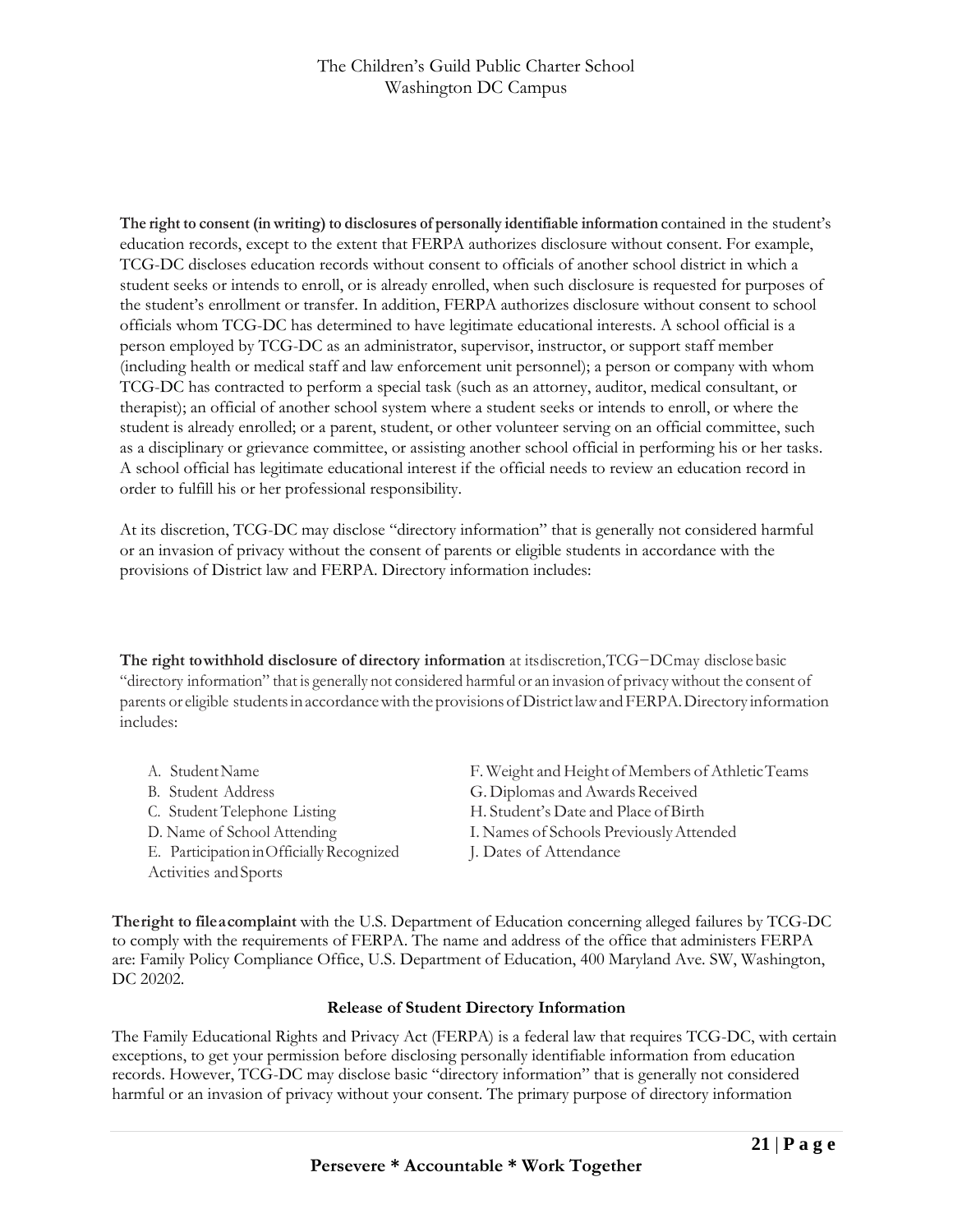disclosure is to allow TCG-DC to include this type of information in certain school publications such as pamphlets for drama productions, graduation programs, honor rolls or sports team activity sheets for football, basketball, etc. Directory information can also be disclosed to outside organizations such as federal and state agencies offering jobs and educational benefits, media sources, and companies that make class rings and publish yearbooks.

The information listed below has been designated as directory information under District of Columbia law and FERPA, and may therefore be released at the discretion of TCG-DC. You have the right to instruct TCG-DC that it may not release any or all of this information without obtaining your prior written consent by completing this form. Your decision on this form will be valid for the remainder of the current school year.

## **A new Release of Student Directory Information form must be completed each School Year.**

Please place a check mark on the line beside any directory information items listed below that you do not want TCG-DC to disclose without your consent, if any.

Student Name \_\_\_\_ Student Telephone Listing \_\_\_\_ Name of School Attending \_\_\_\_\_\_ Participation in Officially \_\_\_\_\_\_ Recognized Activities and Sports \_\_\_\_ Weight and Height of Members of Athletic Team \_\_\_\_

Diplomas and Awards Received \_\_\_\_ Student Address \_\_\_\_ Student's Date and Place of Birth \_\_\_\_ Names of Schools Previously Attended \_\_\_\_ Dates of Attendance \_\_\_\_\_

By signing below I am giving written notification to TCG-DC that it may not disclose the directory information items I have placed a check mark beside above unless I give prior written consent. I understand that such information may still be disclosed by TCG-DC if disclosure is otherwise permissible under FERPA.

Student Name (please print) \_\_\_\_\_\_\_\_\_\_\_\_\_\_\_\_\_\_\_\_\_\_\_\_\_

Parent/Guardian Name (please print)

Signature of Parent/Guardian or Student (if at least 18 years old) \_\_\_\_\_\_\_\_\_\_\_\_\_\_

Date  $\Box$ 

**\*If this form is not returned by September 15, it will be assumed that the above information may be designated as directory information for the remainder of the school year. \***

# **OPEN MEETINGS POLICY**

The Children's Guild is scheduled to hold (6) open meetings during the 2019-2020 school year. Public information will be posted on the school's website listing the standing board meetings. When a meeting is held in open session, the general public and media are entitled to attend. The Children's Guild has the authority to adopt and enforce reasonable rules regarding the conduct of persons attending its meetings, as well as the videotaping, televising, photographing, broadcasting, or recording of its meetings.